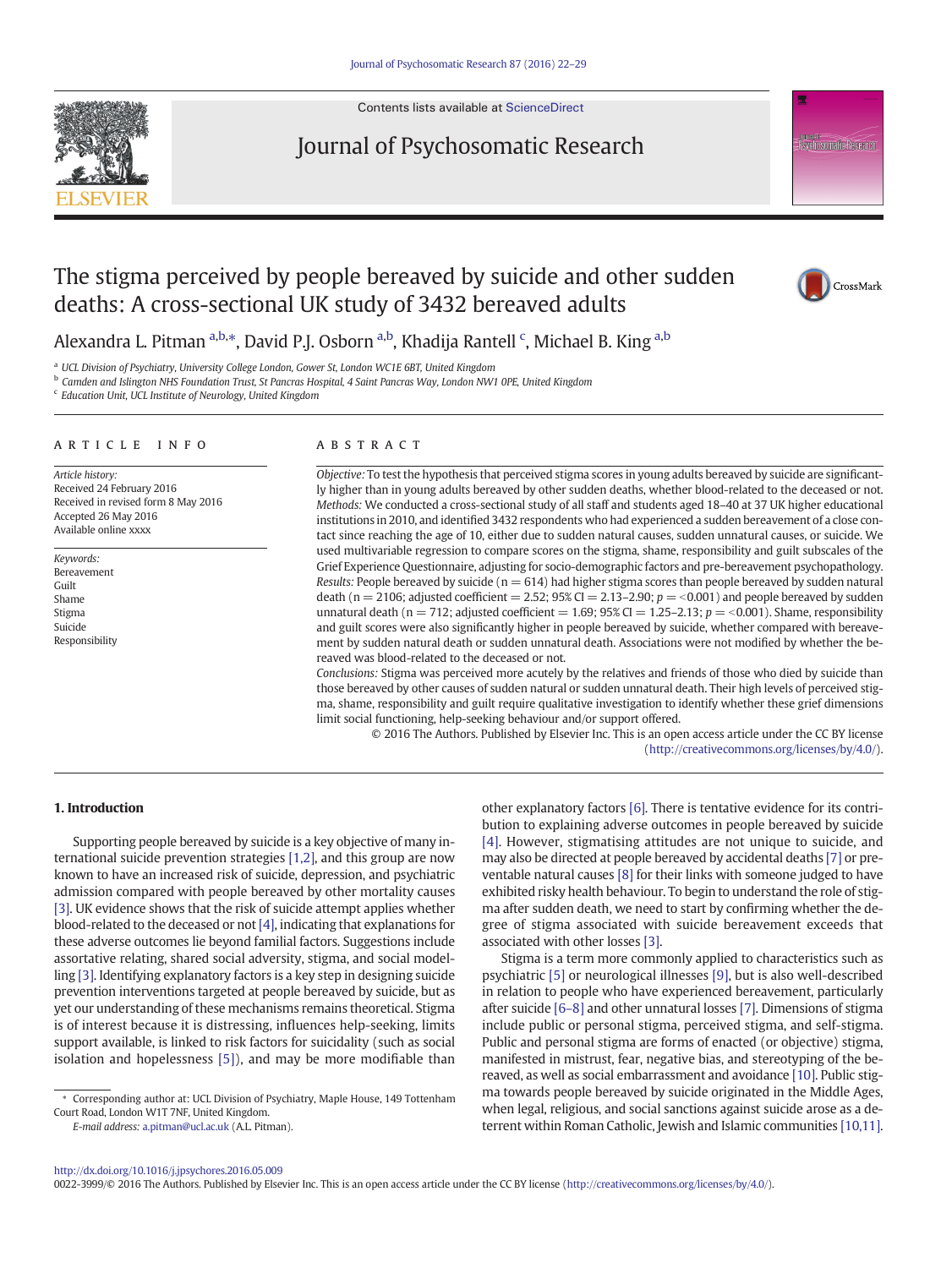Such sanctions persist in the tendency of life insurance companies to refuse policies for families with a history of suicide, or delay pay-outs after suicide. Personal stigma is apparent in attitudes towards suicide as a failure of problem-solving, blaming both the deceased and their friends and family [\[10\]](#page-7-0). US studies of non-bereaved subjects show a greater tendency to ascribe blame to a person bereaved by suicide than one bereaved by accidental death, homicide, or natural death [\[12\],](#page-7-0) and to avoid the bereaved for fear of the social rules governing such interactions [\[13\].](#page-7-0) Perceived stigma describes the awareness of others' stigmatising attitudes, and is a form of felt (or subjective) stigma [\[14\].](#page-7-0) For example, US parents bereaved by a child's suicide reported hurtful responses from family and friends after their loss [\[15\].](#page-7-0) When perceived stigma is internalised as self-stigma, it engenders feelings of shame and worthlessness [\[5,9\]](#page-7-0). Whilst perceived and self-stigma can reduce helpseeking and awareness of support available, public and personal stigma can reduce others' willingness to offer support [\[10\].](#page-7-0)

The stigma associated with suicide and other deaths has been documented extensively in the qualitative literature [\[7,10,16\],](#page-7-0) but is less well described quantitatively [\[3\]](#page-7-0). Surveys have demonstrated higher stigma and shame scores in people bereaved by suicide when compared with people bereaved by natural mortality causes [\[3\]](#page-7-0). Direct comparisons with people bereaved by non-suicide unnatural causes, however, show that people bereaved by suicide report higher shame scores but no differences on stigma [\[3\]](#page-7-0). This would appear to suggest that feeling highly stigmatised applies to all those bereaved by unnatural causes (perhaps due to others' distaste over the nature of the loss), and that shame characterises suicide bereavement specifically. However, methodological problems, such as small sample sizes, unvalidated scales, and unadjusted analyses, render these findings inconclusive [\[3,15\].](#page-7-0)

Our objective was to determine, in a UK sample, whether people bereaved by suicide have a higher risk of suicide attempt and feel more stigmatised than those bereaved by other sudden mortality causes. We chose to focus on young adult, given concerns about their vulnerability to social modelling of suicidal behaviour [\[17\].](#page-7-0) Our study was primarily designed to test the hypothesis that young adults bereaved by suicide report higher rates of incident suicidal thoughts and attempts than young adults bereaved by other causes of sudden death. Our findings supporting this hypothesis are reported separately [\[4\].](#page-7-0) The current paper reports on the testing of our additional hypothesis that significant differences exist between stigma scores for people bereaved by suicide, sudden unnatural death, and sudden natural death. We predicted that stigma scores would be highest in people bereaved by suicide, lowest in people bereaved by sudden natural causes, and intermediate to the two in those bereaved by sudden unnatural causes. We predicted that the same patterns would apply to three other components of grief: shame, responsibility, and guilt. We also examined whether the predicted associations would apply whether the bereaved were blood-related to the deceased or not.

#### 2. Methods

#### 2.1. Study design and participants

We invited all young adults working or studying at UK higher education institutions (HEIs) to participate in a closed online cross-sectional survey about sudden bereavement: the UCL Bereavement Study. We considered this sampling frame to provide the most efficient, comprehensive and pragmatic means of recruiting a hard-to-reach population of young adults [\[18\],](#page-7-0) whilst simultaneously minimising traditional biases associated with recruiting a help-seeking sample. All 164 HEIs in the UK in 2010 were invited to participate, following-up nonresponding HEIs to encourage broad socio-economic and geographic representation. Over 20% of HEIs (37/164) agreed to take part, with a higher response (40%) from those classified as the more prestigious Russell Group universities. This provided an estimated sampling frame of 659,572 staff and students. The majority of participating HEIs agreed to send an individual email invitation with embedded survey link to each staff and student member, as per study protocol. For reasons of sensitivity ten HEIs modified this strategy, for example by emailing students only, using their weekly news digest email, or advertising via staff and student intranet. All recipients (whether bereaved or not) were invited to take part in a survey of "the impact of sudden bereavement on young adults", with the aim of masking them to the specific study hypotheses. There was no accurate way of measuring response, as the denominator of bereaved people was not ascertainable using routine data or survey methods.

Inclusion criteria were as follows: people aged 18–40 who, after ten years of age, had experienced sudden bereavement of a close friend or relative. Early childhood bereavements were excluded to minimise recall bias, and to capture adult cognitive processing of negative life events. Sudden bereavement was operationalised as "a death that could not have been predicted at that time and which occurred suddenly or within a matter of days". Exposure status was sub-classified, via self-report, as: bereavement by suicide, bereavement by sudden natural causes (e.g. cardiac arrest), and bereavement by sudden unnatural causes (e.g. road deaths). For respondents who had experienced more than one mode of sudden bereavement, we adopted a hierarchical approach: all those bereaved by suicide were classified as such, regardless of other bereavements. Those bereaved by non-suicide deaths were classified according to the person they had felt closest to. We based our sample size calculation on the primary outcome for our main study; suicide attempt. We estimated that a minimum of 466 participants would be required in any one group (two-tailed analysis; 90% power) to detect a doubling of the UK community prevalence of lifetime suicide attempt (6.5%) in young adult samples [\[19\]](#page-7-0).

The study was approved by the UCL Research Ethics Committee in 2010 (ref: 1975/002). All participants provided online informed consent.

#### 2.2. Procedures

Our online questionnaire (see Supplementary material) was designed in consultation with a group of young bereaved adults and bereavement counsellors, and piloted with individuals accessing support from four national bereavement support organisations in the UK. The questionnaire elicited quantitative data on socio-demographic and clinical characteristics, including eight putative confounding variables identified from existing literature and clinical judgement: age, gender, socioeconomic status (using the UK Office for National Statistics Standard Occupational Classification [\[20\]\)](#page-7-0), pre-bereavement depression, pre-bereavement suicidal self-harm, pre-bereavement non-suicidal selfharm, other family history of suicide (excluding index bereavement), years since bereavement, and kinship to the deceased.

Our primary outcome was perceived stigma using the 10-item stigmatization subscale of the Grief Experience Questionnaire (GEQ) [\[21\].](#page-7-0) The GEQ is a standardised, validated, self-administered instrument for the assessment of the phenomenology of grief. It was developed following qualitative interviews with US individuals bereaved by natural causes, accidental death, and suicide [\[22\]](#page-7-0). The original scale was further validated and refined using factor analysis of responses from a sample of Canadian adults bereaved by natural causes, accidental death, and suicide [\[21\].](#page-7-0) The resultant eight subscales are: abandonment/rejection, stigmatization, search for explanation, guilt, somatic reactions, responsibility, self-destructive orientation, and shame/embarrassment. Responses to items in each subscale are rated using a 5-point Likert-style frequency scale, to generate a subscale score of 5 to 25. As in previous studies comparing the impact of different modes of bereavement, we compared GEQ subscales rather than overall GEQ score to delineate specific components of grief [\[23](#page-7-0)–25]. The stigmatization subscale [\(Box 1](#page-2-0)) captures perceived rather than personal stigma, and includes items describing discrimination and loss of social support [\[21\].](#page-7-0)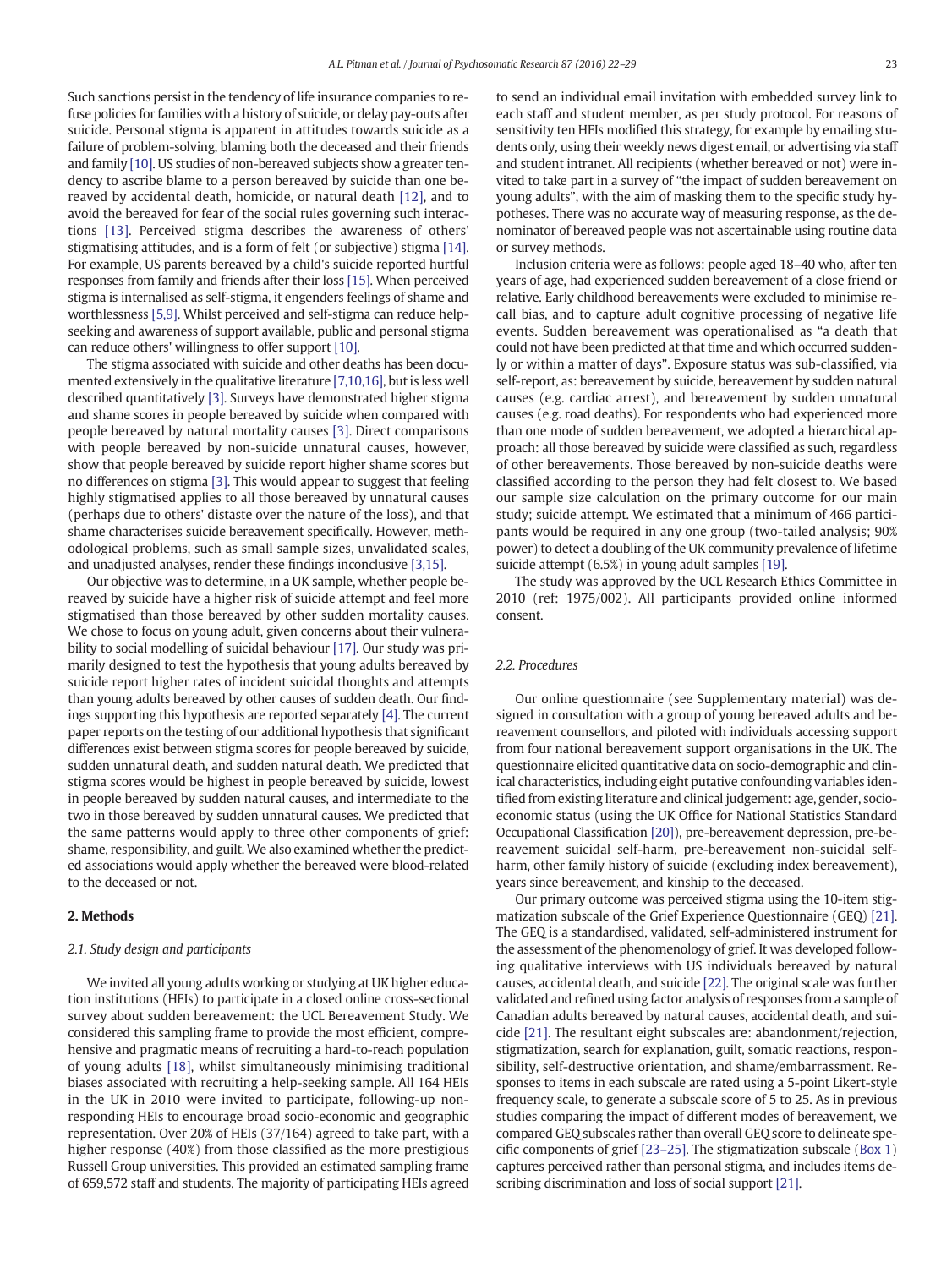<span id="page-2-0"></span>As

condary

#### Box 1

se-GEQ stigmatization subscale items. Stem: Since the death how often did you…

- 1. feel like a social outcast?
- 2. feel like no-one cared to listen to you?
- 3. feel that neighbours and friends did not offer enough concern?
- 4. feel avoided by friends?
	- 5. think people were gossiping about you or the person?
	- 6. think that others didn't want you to talk about the death?
	- 7. feel somehow stigmatised by the death?
	- 8. feel like people were probably wondering about what kind of personal problems you and the person had experienced?
	- 9. think that people were uncomfortable offering their condolences to you?
	- 10. feel like the death somehow reflected negatively on you or your family?

measures we selected three related GEQ subscales: shame (capturing feelings of embarrassment about the circumstances of the death), responsibility (a perception of having caused the death), and guilt (a distressing perception of having done something wrong through action or inaction). Again, as in previous studies using the GEQ [\[26\]](#page-7-0), we slightly modified the wording of the original stem to elicit reactions following the death of any close contact rather than specifically a spouse.

#### 2.3. Statistical analysis

We summarised numerical variables using mean and standard deviation, or median and range depending on their distribution. We summarised categorical variables using count and percentages. We used the chi-square test and one-way analysis of variance to test for simple associations between confounding variables and outcome(s).

We categorised responsibility and guilt scores into tertiles (low/medium/high scores) because their skewed distribution violated assumptions required for linear regression (i.e. residuals are normally distributed), even when transformed to log values. Comparing tertile measures also provided easily interpretable estimates, without too much loss of information as a result of categorisation of the variables. Score category cut-off points were determined based each variable's data distribution, and were consistent with clinical scenarios. Thresholds for responsibility scores were low  $=$   $\leq$  5; medium  $=$  6–8; high  $=$ 9–25, and for guilt were low  $= 5-11.6$ ; medium  $= 12.5-15.8$ ; high  $= 16.6 - 25$ .

We used multivariable linear regression to model continuous outcomes (stigma and shame) using xtmixed commands in Stata [\[27\],](#page-7-0) with HEI as random effect. We checked model assumptions using residual plots. We compared mean scores rather than using the standardised mean difference because our aim was to answer a clinical question about perceived stigma in an individual bereaved by suicide compared directly to an individual bereaved by sudden natural causes, and to an individual bereaved by sudden unnatural causes. In this clinical context, direct comparisons would be more easily interpretable than comparisons of an average effect.

We fitted a generalized ordinal regression model to ordinal outcomes (responsibility and guilt) using Stata gologit2 commands with robust standard error [\[28\].](#page-7-0) This approach relaxes the proportional odds/ parallel line constraints thus allowing the effect of certain variables to vary across equations.

All multivariable models included eight pre-specified confounding variables, described above, and accounted for any clustering effect at the HEI level. Models were fitted using complete case analysis, with a significance threshold of  $p = 0.05$  for our primary outcome and  $p =$ 0.01 for secondary measures.

We conducted two distinct comparisons. The first treated the group bereaved by sudden natural causes as the reference category, to control for the sudden nature of the death. The second treated the group bereaved by sudden unnatural causes as its reference category, to control for both the sudden and the unnatural nature of the death.

To test a further pre-specified hypothesis, we added an interaction term to each of the above models, to assess whether the effect of suicide bereavement was modified by kinship (blood-related versus non-bloodrelated).

We conducted a series of a priori defined sensitivity analyses to assess the robustness of the study results to the various assumptions made about the missing data mechanism. These analyses included single imputation methods using best- and worst-case scenarios to impute missing values (best case substituted all missing values with lowest subscale scores; worst case substituted them with highest scores). We also assessed the robustness of findings when using more stringent inclusion criteria for the sampling strategy. These included: dropping HEIs that modified the stipulated recruitment method; those with participant numbers below the median cluster size; and those bereaved recently. Finally, we re-ran the interaction tests excluding partners, expartners, and non-blood relatives, to explore whether findings were unchanged using a strict definition of peer suicide.

All analyses were conducted using Stata version 12 (StataCorp., Texas, USA).



Fig. 1. Participant flow.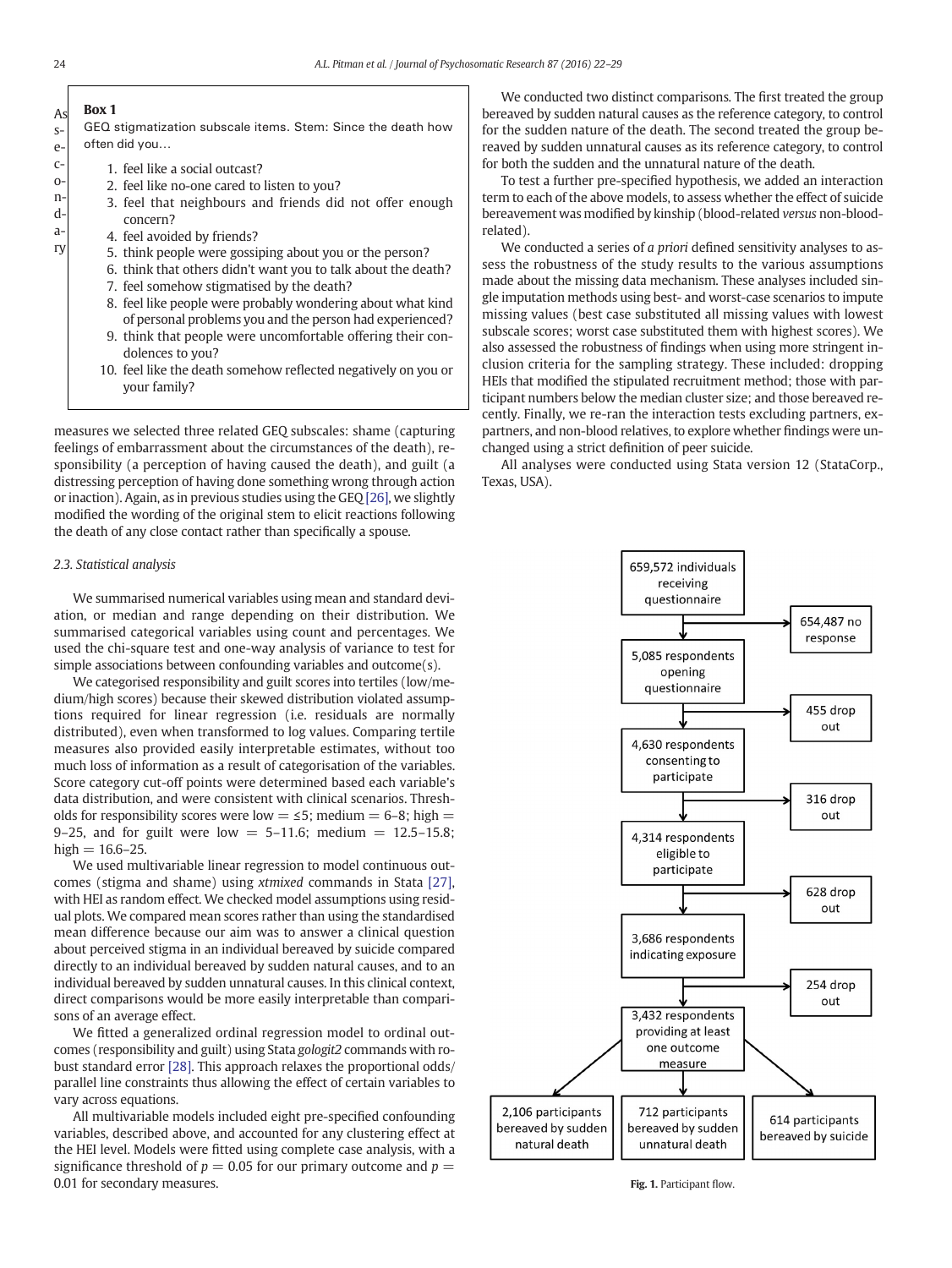#### <span id="page-3-0"></span>Table 1

Characteristics of participants by type of bereavement.

| Gender †<br>Female $n$ $(\%)$<br>1709 (81)<br>576 (81)<br>499 (81)<br>2784 (81)<br>0.982<br>0(0)<br>0(0)<br>Missing $n$ $(\%)$<br>$1(-1)$<br>$1(-1)$<br>Age of participant (years) $\dagger$ mean (SD)<br>25.2(6.3)<br>0.069<br>24.9(6.3)<br>25.2(6.0)<br>25.0(6.3)<br>Self-defined ethnicity<br>0.154<br>White $n$ $(\%)$<br>1877 (89)<br>645 (91)<br>562 (92)<br>3084 (90)<br>Non-white $n$ $(\%)$<br>228 (10)<br>65(9)<br>52(9)<br>345 (10)<br>Missing $n$ $(\%)$<br>0(0)<br>$1(-1)$<br>$2(-1)$<br>$3(-1)$<br>Socio-economic status <sup>b</sup> †<br>Social classes 1.1 & 1.2 n (%)<br>603 (29)<br>1003(29)<br>0.179<br>224 (32)<br>176 (29)<br>234 (33)<br>Social class $2 \text{ n } (\%)$<br>684 (33)<br>204 (33)<br>1122 (33)<br>77(11)<br>68 (11)<br>Social class $3 \n  n \n  (%)$<br>259 (12)<br>404 (12)<br>Social class 4 n (%)<br>34(5)<br>32(5)<br>156(5)<br>90(4)<br>Social classes 5, 6, 7 & 9 n (%)<br>409 (19)<br>638 (19)<br>115(16)<br>113 (18)<br>Missing $n$ $(\%)$<br>21(3)<br>109(3)<br>61(3)<br>27(4)<br><b>Educational status</b><br>0.013<br>No academic qualifications $n$ (%)<br>0(0)<br>$2 (-1)$<br>$2(-1)$<br>$4 (-1)$<br>Attained maximum GCSE equivalent n (%)<br>33(2)<br>8(1)<br>12(2)<br>53(2)<br>Attained maximum A level equivalent n (%)<br>929 (44)<br>276 (39)<br>243 (40)<br>1448 (42)<br>Attained maximum degree equivalent n (%)<br>763 (36)<br>266 (37)<br>217 (35)<br>1246 (36)<br>Attained post-graduate degree n (%)<br>373 (18)<br>158 (22)<br>673 (20)<br>142 (23)<br>Missing $n$ $(\%)$<br>$6(-1)$<br>0(0)<br>$2(-1)$<br>$8(-1)$<br>Student status<br>0.822<br>1797 (85)<br>2936 (86)<br>Student $n$ $(\%)$<br>613 (86)<br>526 (86)<br>253(12)<br>78 (11)<br>68 (11)<br>399 (12)<br>Staff $n$ $(\%)$<br>55(3)<br>21(3)<br>20(3)<br>96(3)<br>Both $n$ $(\%)$<br>0(0)<br>0(0)<br>Missing $n$ $(\%)$<br>$1(-1)$<br>$1(-1)$<br>Measure of current social support <sup>a</sup><br>No lack of perceived social support n (%)<br>1990 (58)<br>0.740<br>1234 (59)<br>411 (58)<br>345 (56)<br>Moderate lack of perceived social support n (%)<br>549 (26)<br>197 (28)<br>168 (27)<br>914 (27)<br>Severe lack of perceived social support n (%)<br>102(14)<br>100(16)<br>323 (15)<br>525 (15)<br>0(0)<br>$2(-1)$<br>Missing $n$ $(\%)$<br>$1(-1)$<br>$3(-1)$<br>Family history of psychiatric problems<br>0.002<br>Yes $n$ $(\%)$<br>2089 (61)<br>1243 (59)<br>434 (61)<br>412 (67)<br>Missing $n$ $(\%)$<br>39(6)<br>233(7)<br>153(7)<br>41(6)<br>Other family history of suicide†<br>Yes $n$ $(\%)$<br>0.038<br>123(6)<br>41(6)<br>53(7)<br>217(6)<br>Missing $n$ $(\%)$<br>43(6)<br>40(7)<br>158(8)<br>241(7)<br>Pre-bereavement suicidal thoughts <sup>d</sup><br>Yes $n$ $(\%)$<br>0.076<br>584 (28)<br>178 (25)<br>185 (30)<br>947 (28)<br>Missing $n$ $(\%)$<br>148 (7)<br>39(6)<br>40(7)<br>227(7)<br>Pre-bereavement suicide attempt <sup>b</sup> <sup>†</sup><br>Yes $n$ $(\%)$<br>125(6)<br>49 (8)<br>202(6)<br>0.007<br>28(4)<br>Missing $n$ $(\%)$<br>154(7)<br>40(6)<br>40(7)<br>234(7)<br>Pre-bereavement non-suicidal self-harm†<br>400 (19)<br>0.016<br>Yes $n$ $(\%)$<br>121(17)<br>141 (23)<br>662 (19)<br>Missing $n$ $(\%)$<br>40(7)<br>154(7)<br>40(6)<br>234(7)<br>Post-bereavement suicidal thoughts<br>Yes $n$ $(\%)$<br>322 (45)<br>299 (49)<br>1532 (45)<br>0.064<br>911 (43)<br>Missing $n$ $(\%)$<br>39(6)<br>40 (7)<br>227(7)<br>148(7)<br>Post-bereavement suicide attempt<br>0.003<br>Yes $n$ $(\%)$<br>112(5)<br>42(6)<br>56 $(9)$<br>210(6)<br>Missing $n$ $(\%)$<br>154(7)<br>40(6)<br>40(7)<br>234(7)<br>Post-bereavement non-suicidal self-harm<br>Yes $n$ $(\%)$<br>438 (20)<br>149 (21)<br>738 (22)<br>0.127<br>151(25)<br>Missing $n$ $(\%)$<br>154(7)<br>40(6)<br>40(7)<br>234(7)<br>Pre-bereavement depression†<br>0.005<br>Yes $n$ $(\%)$<br>370 (18)<br>129(18)<br>143 (23)<br>642 (19)<br>Missing $n$ $(\%)$<br>85(4)<br>21(3)<br>24(4)<br>130(4)<br>Personality disorder screen positive <sup>c</sup><br>Yes $n$ $(\%)$<br>0.082<br>743 (35)<br>227 (32)<br>225(37)<br>1195 (35)<br>Missing $n$ $(\%)$<br>31(4)<br>33(5)<br>195(6)<br>131(6)<br>Characteristics of the bereavement<br>Kinship to the deceased†<br>Blood relative n (%)<br>1786 (85)<br>2433 (71)<br>< 0.001<br>351 (49)<br>296 (48)<br>Unrelated n (%)<br>313(15)<br>356 (50)<br>317 (52)<br>980 (29)<br>Missing $n$ $(\%)$<br>$7(-1)$<br>5(1)<br>$1(-1)$<br>$13 \ (-1)$<br>Age of the deceased mean (SD)<br>55.1 (21.5)<br>31.0 (17.4)<br>31.9(15.2)<br>45.9 (22.8)<br>< 0.001<br>Years since bereavement† mean (SD)<br>0.140<br>4.8(5.3)<br>5.3(5.4)<br>5.1(5.0)<br>5.0(5.3) | Participants bereaved by: | Sudden natural death ( $n = 2106$ ) Sudden unnatural death ( $n = 712$ ) Suicide ( $n = 614$ ) Total ( $n = 3432$ ) |  | <i>p</i> -Value <sup>a</sup> |
|----------------------------------------------------------------------------------------------------------------------------------------------------------------------------------------------------------------------------------------------------------------------------------------------------------------------------------------------------------------------------------------------------------------------------------------------------------------------------------------------------------------------------------------------------------------------------------------------------------------------------------------------------------------------------------------------------------------------------------------------------------------------------------------------------------------------------------------------------------------------------------------------------------------------------------------------------------------------------------------------------------------------------------------------------------------------------------------------------------------------------------------------------------------------------------------------------------------------------------------------------------------------------------------------------------------------------------------------------------------------------------------------------------------------------------------------------------------------------------------------------------------------------------------------------------------------------------------------------------------------------------------------------------------------------------------------------------------------------------------------------------------------------------------------------------------------------------------------------------------------------------------------------------------------------------------------------------------------------------------------------------------------------------------------------------------------------------------------------------------------------------------------------------------------------------------------------------------------------------------------------------------------------------------------------------------------------------------------------------------------------------------------------------------------------------------------------------------------------------------------------------------------------------------------------------------------------------------------------------------------------------------------------------------------------------------------------------------------------------------------------------------------------------------------------------------------------------------------------------------------------------------------------------------------------------------------------------------------------------------------------------------------------------------------------------------------------------------------------------------------------------------------------------------------------------------------------------------------------------------------------------------------------------------------------------------------------------------------------------------------------------------------------------------------------------------------------------------------------------------------------------------------------------------------------------------------------------------------------------------------------------------------------------------------------------------------------------------------------------------------------------------------------------------------------------------------------------------------------------------------------------------------------------------------------------------------------------------------------------------------------------------------------------------------------------------------------------------------------------------------------------------------------------------------------------------------------------------------------------------------------------------------------------------------------------------------------------------------------------------------------------------------------------------------------------------------------------------------------------------------------------------------------------------------------------------------------------------------------------------------------------------|---------------------------|---------------------------------------------------------------------------------------------------------------------|--|------------------------------|
|                                                                                                                                                                                                                                                                                                                                                                                                                                                                                                                                                                                                                                                                                                                                                                                                                                                                                                                                                                                                                                                                                                                                                                                                                                                                                                                                                                                                                                                                                                                                                                                                                                                                                                                                                                                                                                                                                                                                                                                                                                                                                                                                                                                                                                                                                                                                                                                                                                                                                                                                                                                                                                                                                                                                                                                                                                                                                                                                                                                                                                                                                                                                                                                                                                                                                                                                                                                                                                                                                                                                                                                                                                                                                                                                                                                                                                                                                                                                                                                                                                                                                                                                                                                                                                                                                                                                                                                                                                                                                                                                                                                                                                        |                           |                                                                                                                     |  |                              |
|                                                                                                                                                                                                                                                                                                                                                                                                                                                                                                                                                                                                                                                                                                                                                                                                                                                                                                                                                                                                                                                                                                                                                                                                                                                                                                                                                                                                                                                                                                                                                                                                                                                                                                                                                                                                                                                                                                                                                                                                                                                                                                                                                                                                                                                                                                                                                                                                                                                                                                                                                                                                                                                                                                                                                                                                                                                                                                                                                                                                                                                                                                                                                                                                                                                                                                                                                                                                                                                                                                                                                                                                                                                                                                                                                                                                                                                                                                                                                                                                                                                                                                                                                                                                                                                                                                                                                                                                                                                                                                                                                                                                                                        |                           |                                                                                                                     |  |                              |
|                                                                                                                                                                                                                                                                                                                                                                                                                                                                                                                                                                                                                                                                                                                                                                                                                                                                                                                                                                                                                                                                                                                                                                                                                                                                                                                                                                                                                                                                                                                                                                                                                                                                                                                                                                                                                                                                                                                                                                                                                                                                                                                                                                                                                                                                                                                                                                                                                                                                                                                                                                                                                                                                                                                                                                                                                                                                                                                                                                                                                                                                                                                                                                                                                                                                                                                                                                                                                                                                                                                                                                                                                                                                                                                                                                                                                                                                                                                                                                                                                                                                                                                                                                                                                                                                                                                                                                                                                                                                                                                                                                                                                                        |                           |                                                                                                                     |  |                              |
|                                                                                                                                                                                                                                                                                                                                                                                                                                                                                                                                                                                                                                                                                                                                                                                                                                                                                                                                                                                                                                                                                                                                                                                                                                                                                                                                                                                                                                                                                                                                                                                                                                                                                                                                                                                                                                                                                                                                                                                                                                                                                                                                                                                                                                                                                                                                                                                                                                                                                                                                                                                                                                                                                                                                                                                                                                                                                                                                                                                                                                                                                                                                                                                                                                                                                                                                                                                                                                                                                                                                                                                                                                                                                                                                                                                                                                                                                                                                                                                                                                                                                                                                                                                                                                                                                                                                                                                                                                                                                                                                                                                                                                        |                           |                                                                                                                     |  |                              |
|                                                                                                                                                                                                                                                                                                                                                                                                                                                                                                                                                                                                                                                                                                                                                                                                                                                                                                                                                                                                                                                                                                                                                                                                                                                                                                                                                                                                                                                                                                                                                                                                                                                                                                                                                                                                                                                                                                                                                                                                                                                                                                                                                                                                                                                                                                                                                                                                                                                                                                                                                                                                                                                                                                                                                                                                                                                                                                                                                                                                                                                                                                                                                                                                                                                                                                                                                                                                                                                                                                                                                                                                                                                                                                                                                                                                                                                                                                                                                                                                                                                                                                                                                                                                                                                                                                                                                                                                                                                                                                                                                                                                                                        |                           |                                                                                                                     |  |                              |
|                                                                                                                                                                                                                                                                                                                                                                                                                                                                                                                                                                                                                                                                                                                                                                                                                                                                                                                                                                                                                                                                                                                                                                                                                                                                                                                                                                                                                                                                                                                                                                                                                                                                                                                                                                                                                                                                                                                                                                                                                                                                                                                                                                                                                                                                                                                                                                                                                                                                                                                                                                                                                                                                                                                                                                                                                                                                                                                                                                                                                                                                                                                                                                                                                                                                                                                                                                                                                                                                                                                                                                                                                                                                                                                                                                                                                                                                                                                                                                                                                                                                                                                                                                                                                                                                                                                                                                                                                                                                                                                                                                                                                                        |                           |                                                                                                                     |  |                              |
|                                                                                                                                                                                                                                                                                                                                                                                                                                                                                                                                                                                                                                                                                                                                                                                                                                                                                                                                                                                                                                                                                                                                                                                                                                                                                                                                                                                                                                                                                                                                                                                                                                                                                                                                                                                                                                                                                                                                                                                                                                                                                                                                                                                                                                                                                                                                                                                                                                                                                                                                                                                                                                                                                                                                                                                                                                                                                                                                                                                                                                                                                                                                                                                                                                                                                                                                                                                                                                                                                                                                                                                                                                                                                                                                                                                                                                                                                                                                                                                                                                                                                                                                                                                                                                                                                                                                                                                                                                                                                                                                                                                                                                        |                           |                                                                                                                     |  |                              |
|                                                                                                                                                                                                                                                                                                                                                                                                                                                                                                                                                                                                                                                                                                                                                                                                                                                                                                                                                                                                                                                                                                                                                                                                                                                                                                                                                                                                                                                                                                                                                                                                                                                                                                                                                                                                                                                                                                                                                                                                                                                                                                                                                                                                                                                                                                                                                                                                                                                                                                                                                                                                                                                                                                                                                                                                                                                                                                                                                                                                                                                                                                                                                                                                                                                                                                                                                                                                                                                                                                                                                                                                                                                                                                                                                                                                                                                                                                                                                                                                                                                                                                                                                                                                                                                                                                                                                                                                                                                                                                                                                                                                                                        |                           |                                                                                                                     |  |                              |
|                                                                                                                                                                                                                                                                                                                                                                                                                                                                                                                                                                                                                                                                                                                                                                                                                                                                                                                                                                                                                                                                                                                                                                                                                                                                                                                                                                                                                                                                                                                                                                                                                                                                                                                                                                                                                                                                                                                                                                                                                                                                                                                                                                                                                                                                                                                                                                                                                                                                                                                                                                                                                                                                                                                                                                                                                                                                                                                                                                                                                                                                                                                                                                                                                                                                                                                                                                                                                                                                                                                                                                                                                                                                                                                                                                                                                                                                                                                                                                                                                                                                                                                                                                                                                                                                                                                                                                                                                                                                                                                                                                                                                                        |                           |                                                                                                                     |  |                              |
|                                                                                                                                                                                                                                                                                                                                                                                                                                                                                                                                                                                                                                                                                                                                                                                                                                                                                                                                                                                                                                                                                                                                                                                                                                                                                                                                                                                                                                                                                                                                                                                                                                                                                                                                                                                                                                                                                                                                                                                                                                                                                                                                                                                                                                                                                                                                                                                                                                                                                                                                                                                                                                                                                                                                                                                                                                                                                                                                                                                                                                                                                                                                                                                                                                                                                                                                                                                                                                                                                                                                                                                                                                                                                                                                                                                                                                                                                                                                                                                                                                                                                                                                                                                                                                                                                                                                                                                                                                                                                                                                                                                                                                        |                           |                                                                                                                     |  |                              |
|                                                                                                                                                                                                                                                                                                                                                                                                                                                                                                                                                                                                                                                                                                                                                                                                                                                                                                                                                                                                                                                                                                                                                                                                                                                                                                                                                                                                                                                                                                                                                                                                                                                                                                                                                                                                                                                                                                                                                                                                                                                                                                                                                                                                                                                                                                                                                                                                                                                                                                                                                                                                                                                                                                                                                                                                                                                                                                                                                                                                                                                                                                                                                                                                                                                                                                                                                                                                                                                                                                                                                                                                                                                                                                                                                                                                                                                                                                                                                                                                                                                                                                                                                                                                                                                                                                                                                                                                                                                                                                                                                                                                                                        |                           |                                                                                                                     |  |                              |
|                                                                                                                                                                                                                                                                                                                                                                                                                                                                                                                                                                                                                                                                                                                                                                                                                                                                                                                                                                                                                                                                                                                                                                                                                                                                                                                                                                                                                                                                                                                                                                                                                                                                                                                                                                                                                                                                                                                                                                                                                                                                                                                                                                                                                                                                                                                                                                                                                                                                                                                                                                                                                                                                                                                                                                                                                                                                                                                                                                                                                                                                                                                                                                                                                                                                                                                                                                                                                                                                                                                                                                                                                                                                                                                                                                                                                                                                                                                                                                                                                                                                                                                                                                                                                                                                                                                                                                                                                                                                                                                                                                                                                                        |                           |                                                                                                                     |  |                              |
|                                                                                                                                                                                                                                                                                                                                                                                                                                                                                                                                                                                                                                                                                                                                                                                                                                                                                                                                                                                                                                                                                                                                                                                                                                                                                                                                                                                                                                                                                                                                                                                                                                                                                                                                                                                                                                                                                                                                                                                                                                                                                                                                                                                                                                                                                                                                                                                                                                                                                                                                                                                                                                                                                                                                                                                                                                                                                                                                                                                                                                                                                                                                                                                                                                                                                                                                                                                                                                                                                                                                                                                                                                                                                                                                                                                                                                                                                                                                                                                                                                                                                                                                                                                                                                                                                                                                                                                                                                                                                                                                                                                                                                        |                           |                                                                                                                     |  |                              |
|                                                                                                                                                                                                                                                                                                                                                                                                                                                                                                                                                                                                                                                                                                                                                                                                                                                                                                                                                                                                                                                                                                                                                                                                                                                                                                                                                                                                                                                                                                                                                                                                                                                                                                                                                                                                                                                                                                                                                                                                                                                                                                                                                                                                                                                                                                                                                                                                                                                                                                                                                                                                                                                                                                                                                                                                                                                                                                                                                                                                                                                                                                                                                                                                                                                                                                                                                                                                                                                                                                                                                                                                                                                                                                                                                                                                                                                                                                                                                                                                                                                                                                                                                                                                                                                                                                                                                                                                                                                                                                                                                                                                                                        |                           |                                                                                                                     |  |                              |
|                                                                                                                                                                                                                                                                                                                                                                                                                                                                                                                                                                                                                                                                                                                                                                                                                                                                                                                                                                                                                                                                                                                                                                                                                                                                                                                                                                                                                                                                                                                                                                                                                                                                                                                                                                                                                                                                                                                                                                                                                                                                                                                                                                                                                                                                                                                                                                                                                                                                                                                                                                                                                                                                                                                                                                                                                                                                                                                                                                                                                                                                                                                                                                                                                                                                                                                                                                                                                                                                                                                                                                                                                                                                                                                                                                                                                                                                                                                                                                                                                                                                                                                                                                                                                                                                                                                                                                                                                                                                                                                                                                                                                                        |                           |                                                                                                                     |  |                              |
|                                                                                                                                                                                                                                                                                                                                                                                                                                                                                                                                                                                                                                                                                                                                                                                                                                                                                                                                                                                                                                                                                                                                                                                                                                                                                                                                                                                                                                                                                                                                                                                                                                                                                                                                                                                                                                                                                                                                                                                                                                                                                                                                                                                                                                                                                                                                                                                                                                                                                                                                                                                                                                                                                                                                                                                                                                                                                                                                                                                                                                                                                                                                                                                                                                                                                                                                                                                                                                                                                                                                                                                                                                                                                                                                                                                                                                                                                                                                                                                                                                                                                                                                                                                                                                                                                                                                                                                                                                                                                                                                                                                                                                        |                           |                                                                                                                     |  |                              |
|                                                                                                                                                                                                                                                                                                                                                                                                                                                                                                                                                                                                                                                                                                                                                                                                                                                                                                                                                                                                                                                                                                                                                                                                                                                                                                                                                                                                                                                                                                                                                                                                                                                                                                                                                                                                                                                                                                                                                                                                                                                                                                                                                                                                                                                                                                                                                                                                                                                                                                                                                                                                                                                                                                                                                                                                                                                                                                                                                                                                                                                                                                                                                                                                                                                                                                                                                                                                                                                                                                                                                                                                                                                                                                                                                                                                                                                                                                                                                                                                                                                                                                                                                                                                                                                                                                                                                                                                                                                                                                                                                                                                                                        |                           |                                                                                                                     |  |                              |
|                                                                                                                                                                                                                                                                                                                                                                                                                                                                                                                                                                                                                                                                                                                                                                                                                                                                                                                                                                                                                                                                                                                                                                                                                                                                                                                                                                                                                                                                                                                                                                                                                                                                                                                                                                                                                                                                                                                                                                                                                                                                                                                                                                                                                                                                                                                                                                                                                                                                                                                                                                                                                                                                                                                                                                                                                                                                                                                                                                                                                                                                                                                                                                                                                                                                                                                                                                                                                                                                                                                                                                                                                                                                                                                                                                                                                                                                                                                                                                                                                                                                                                                                                                                                                                                                                                                                                                                                                                                                                                                                                                                                                                        |                           |                                                                                                                     |  |                              |
|                                                                                                                                                                                                                                                                                                                                                                                                                                                                                                                                                                                                                                                                                                                                                                                                                                                                                                                                                                                                                                                                                                                                                                                                                                                                                                                                                                                                                                                                                                                                                                                                                                                                                                                                                                                                                                                                                                                                                                                                                                                                                                                                                                                                                                                                                                                                                                                                                                                                                                                                                                                                                                                                                                                                                                                                                                                                                                                                                                                                                                                                                                                                                                                                                                                                                                                                                                                                                                                                                                                                                                                                                                                                                                                                                                                                                                                                                                                                                                                                                                                                                                                                                                                                                                                                                                                                                                                                                                                                                                                                                                                                                                        |                           |                                                                                                                     |  |                              |
|                                                                                                                                                                                                                                                                                                                                                                                                                                                                                                                                                                                                                                                                                                                                                                                                                                                                                                                                                                                                                                                                                                                                                                                                                                                                                                                                                                                                                                                                                                                                                                                                                                                                                                                                                                                                                                                                                                                                                                                                                                                                                                                                                                                                                                                                                                                                                                                                                                                                                                                                                                                                                                                                                                                                                                                                                                                                                                                                                                                                                                                                                                                                                                                                                                                                                                                                                                                                                                                                                                                                                                                                                                                                                                                                                                                                                                                                                                                                                                                                                                                                                                                                                                                                                                                                                                                                                                                                                                                                                                                                                                                                                                        |                           |                                                                                                                     |  |                              |
|                                                                                                                                                                                                                                                                                                                                                                                                                                                                                                                                                                                                                                                                                                                                                                                                                                                                                                                                                                                                                                                                                                                                                                                                                                                                                                                                                                                                                                                                                                                                                                                                                                                                                                                                                                                                                                                                                                                                                                                                                                                                                                                                                                                                                                                                                                                                                                                                                                                                                                                                                                                                                                                                                                                                                                                                                                                                                                                                                                                                                                                                                                                                                                                                                                                                                                                                                                                                                                                                                                                                                                                                                                                                                                                                                                                                                                                                                                                                                                                                                                                                                                                                                                                                                                                                                                                                                                                                                                                                                                                                                                                                                                        |                           |                                                                                                                     |  |                              |
|                                                                                                                                                                                                                                                                                                                                                                                                                                                                                                                                                                                                                                                                                                                                                                                                                                                                                                                                                                                                                                                                                                                                                                                                                                                                                                                                                                                                                                                                                                                                                                                                                                                                                                                                                                                                                                                                                                                                                                                                                                                                                                                                                                                                                                                                                                                                                                                                                                                                                                                                                                                                                                                                                                                                                                                                                                                                                                                                                                                                                                                                                                                                                                                                                                                                                                                                                                                                                                                                                                                                                                                                                                                                                                                                                                                                                                                                                                                                                                                                                                                                                                                                                                                                                                                                                                                                                                                                                                                                                                                                                                                                                                        |                           |                                                                                                                     |  |                              |
|                                                                                                                                                                                                                                                                                                                                                                                                                                                                                                                                                                                                                                                                                                                                                                                                                                                                                                                                                                                                                                                                                                                                                                                                                                                                                                                                                                                                                                                                                                                                                                                                                                                                                                                                                                                                                                                                                                                                                                                                                                                                                                                                                                                                                                                                                                                                                                                                                                                                                                                                                                                                                                                                                                                                                                                                                                                                                                                                                                                                                                                                                                                                                                                                                                                                                                                                                                                                                                                                                                                                                                                                                                                                                                                                                                                                                                                                                                                                                                                                                                                                                                                                                                                                                                                                                                                                                                                                                                                                                                                                                                                                                                        |                           |                                                                                                                     |  |                              |
|                                                                                                                                                                                                                                                                                                                                                                                                                                                                                                                                                                                                                                                                                                                                                                                                                                                                                                                                                                                                                                                                                                                                                                                                                                                                                                                                                                                                                                                                                                                                                                                                                                                                                                                                                                                                                                                                                                                                                                                                                                                                                                                                                                                                                                                                                                                                                                                                                                                                                                                                                                                                                                                                                                                                                                                                                                                                                                                                                                                                                                                                                                                                                                                                                                                                                                                                                                                                                                                                                                                                                                                                                                                                                                                                                                                                                                                                                                                                                                                                                                                                                                                                                                                                                                                                                                                                                                                                                                                                                                                                                                                                                                        |                           |                                                                                                                     |  |                              |
|                                                                                                                                                                                                                                                                                                                                                                                                                                                                                                                                                                                                                                                                                                                                                                                                                                                                                                                                                                                                                                                                                                                                                                                                                                                                                                                                                                                                                                                                                                                                                                                                                                                                                                                                                                                                                                                                                                                                                                                                                                                                                                                                                                                                                                                                                                                                                                                                                                                                                                                                                                                                                                                                                                                                                                                                                                                                                                                                                                                                                                                                                                                                                                                                                                                                                                                                                                                                                                                                                                                                                                                                                                                                                                                                                                                                                                                                                                                                                                                                                                                                                                                                                                                                                                                                                                                                                                                                                                                                                                                                                                                                                                        |                           |                                                                                                                     |  |                              |
|                                                                                                                                                                                                                                                                                                                                                                                                                                                                                                                                                                                                                                                                                                                                                                                                                                                                                                                                                                                                                                                                                                                                                                                                                                                                                                                                                                                                                                                                                                                                                                                                                                                                                                                                                                                                                                                                                                                                                                                                                                                                                                                                                                                                                                                                                                                                                                                                                                                                                                                                                                                                                                                                                                                                                                                                                                                                                                                                                                                                                                                                                                                                                                                                                                                                                                                                                                                                                                                                                                                                                                                                                                                                                                                                                                                                                                                                                                                                                                                                                                                                                                                                                                                                                                                                                                                                                                                                                                                                                                                                                                                                                                        |                           |                                                                                                                     |  |                              |
|                                                                                                                                                                                                                                                                                                                                                                                                                                                                                                                                                                                                                                                                                                                                                                                                                                                                                                                                                                                                                                                                                                                                                                                                                                                                                                                                                                                                                                                                                                                                                                                                                                                                                                                                                                                                                                                                                                                                                                                                                                                                                                                                                                                                                                                                                                                                                                                                                                                                                                                                                                                                                                                                                                                                                                                                                                                                                                                                                                                                                                                                                                                                                                                                                                                                                                                                                                                                                                                                                                                                                                                                                                                                                                                                                                                                                                                                                                                                                                                                                                                                                                                                                                                                                                                                                                                                                                                                                                                                                                                                                                                                                                        |                           |                                                                                                                     |  |                              |
|                                                                                                                                                                                                                                                                                                                                                                                                                                                                                                                                                                                                                                                                                                                                                                                                                                                                                                                                                                                                                                                                                                                                                                                                                                                                                                                                                                                                                                                                                                                                                                                                                                                                                                                                                                                                                                                                                                                                                                                                                                                                                                                                                                                                                                                                                                                                                                                                                                                                                                                                                                                                                                                                                                                                                                                                                                                                                                                                                                                                                                                                                                                                                                                                                                                                                                                                                                                                                                                                                                                                                                                                                                                                                                                                                                                                                                                                                                                                                                                                                                                                                                                                                                                                                                                                                                                                                                                                                                                                                                                                                                                                                                        |                           |                                                                                                                     |  |                              |
|                                                                                                                                                                                                                                                                                                                                                                                                                                                                                                                                                                                                                                                                                                                                                                                                                                                                                                                                                                                                                                                                                                                                                                                                                                                                                                                                                                                                                                                                                                                                                                                                                                                                                                                                                                                                                                                                                                                                                                                                                                                                                                                                                                                                                                                                                                                                                                                                                                                                                                                                                                                                                                                                                                                                                                                                                                                                                                                                                                                                                                                                                                                                                                                                                                                                                                                                                                                                                                                                                                                                                                                                                                                                                                                                                                                                                                                                                                                                                                                                                                                                                                                                                                                                                                                                                                                                                                                                                                                                                                                                                                                                                                        |                           |                                                                                                                     |  |                              |
|                                                                                                                                                                                                                                                                                                                                                                                                                                                                                                                                                                                                                                                                                                                                                                                                                                                                                                                                                                                                                                                                                                                                                                                                                                                                                                                                                                                                                                                                                                                                                                                                                                                                                                                                                                                                                                                                                                                                                                                                                                                                                                                                                                                                                                                                                                                                                                                                                                                                                                                                                                                                                                                                                                                                                                                                                                                                                                                                                                                                                                                                                                                                                                                                                                                                                                                                                                                                                                                                                                                                                                                                                                                                                                                                                                                                                                                                                                                                                                                                                                                                                                                                                                                                                                                                                                                                                                                                                                                                                                                                                                                                                                        |                           |                                                                                                                     |  |                              |
|                                                                                                                                                                                                                                                                                                                                                                                                                                                                                                                                                                                                                                                                                                                                                                                                                                                                                                                                                                                                                                                                                                                                                                                                                                                                                                                                                                                                                                                                                                                                                                                                                                                                                                                                                                                                                                                                                                                                                                                                                                                                                                                                                                                                                                                                                                                                                                                                                                                                                                                                                                                                                                                                                                                                                                                                                                                                                                                                                                                                                                                                                                                                                                                                                                                                                                                                                                                                                                                                                                                                                                                                                                                                                                                                                                                                                                                                                                                                                                                                                                                                                                                                                                                                                                                                                                                                                                                                                                                                                                                                                                                                                                        |                           |                                                                                                                     |  |                              |
|                                                                                                                                                                                                                                                                                                                                                                                                                                                                                                                                                                                                                                                                                                                                                                                                                                                                                                                                                                                                                                                                                                                                                                                                                                                                                                                                                                                                                                                                                                                                                                                                                                                                                                                                                                                                                                                                                                                                                                                                                                                                                                                                                                                                                                                                                                                                                                                                                                                                                                                                                                                                                                                                                                                                                                                                                                                                                                                                                                                                                                                                                                                                                                                                                                                                                                                                                                                                                                                                                                                                                                                                                                                                                                                                                                                                                                                                                                                                                                                                                                                                                                                                                                                                                                                                                                                                                                                                                                                                                                                                                                                                                                        |                           |                                                                                                                     |  |                              |
|                                                                                                                                                                                                                                                                                                                                                                                                                                                                                                                                                                                                                                                                                                                                                                                                                                                                                                                                                                                                                                                                                                                                                                                                                                                                                                                                                                                                                                                                                                                                                                                                                                                                                                                                                                                                                                                                                                                                                                                                                                                                                                                                                                                                                                                                                                                                                                                                                                                                                                                                                                                                                                                                                                                                                                                                                                                                                                                                                                                                                                                                                                                                                                                                                                                                                                                                                                                                                                                                                                                                                                                                                                                                                                                                                                                                                                                                                                                                                                                                                                                                                                                                                                                                                                                                                                                                                                                                                                                                                                                                                                                                                                        |                           |                                                                                                                     |  |                              |
|                                                                                                                                                                                                                                                                                                                                                                                                                                                                                                                                                                                                                                                                                                                                                                                                                                                                                                                                                                                                                                                                                                                                                                                                                                                                                                                                                                                                                                                                                                                                                                                                                                                                                                                                                                                                                                                                                                                                                                                                                                                                                                                                                                                                                                                                                                                                                                                                                                                                                                                                                                                                                                                                                                                                                                                                                                                                                                                                                                                                                                                                                                                                                                                                                                                                                                                                                                                                                                                                                                                                                                                                                                                                                                                                                                                                                                                                                                                                                                                                                                                                                                                                                                                                                                                                                                                                                                                                                                                                                                                                                                                                                                        |                           |                                                                                                                     |  |                              |
|                                                                                                                                                                                                                                                                                                                                                                                                                                                                                                                                                                                                                                                                                                                                                                                                                                                                                                                                                                                                                                                                                                                                                                                                                                                                                                                                                                                                                                                                                                                                                                                                                                                                                                                                                                                                                                                                                                                                                                                                                                                                                                                                                                                                                                                                                                                                                                                                                                                                                                                                                                                                                                                                                                                                                                                                                                                                                                                                                                                                                                                                                                                                                                                                                                                                                                                                                                                                                                                                                                                                                                                                                                                                                                                                                                                                                                                                                                                                                                                                                                                                                                                                                                                                                                                                                                                                                                                                                                                                                                                                                                                                                                        |                           |                                                                                                                     |  |                              |
|                                                                                                                                                                                                                                                                                                                                                                                                                                                                                                                                                                                                                                                                                                                                                                                                                                                                                                                                                                                                                                                                                                                                                                                                                                                                                                                                                                                                                                                                                                                                                                                                                                                                                                                                                                                                                                                                                                                                                                                                                                                                                                                                                                                                                                                                                                                                                                                                                                                                                                                                                                                                                                                                                                                                                                                                                                                                                                                                                                                                                                                                                                                                                                                                                                                                                                                                                                                                                                                                                                                                                                                                                                                                                                                                                                                                                                                                                                                                                                                                                                                                                                                                                                                                                                                                                                                                                                                                                                                                                                                                                                                                                                        |                           |                                                                                                                     |  |                              |
|                                                                                                                                                                                                                                                                                                                                                                                                                                                                                                                                                                                                                                                                                                                                                                                                                                                                                                                                                                                                                                                                                                                                                                                                                                                                                                                                                                                                                                                                                                                                                                                                                                                                                                                                                                                                                                                                                                                                                                                                                                                                                                                                                                                                                                                                                                                                                                                                                                                                                                                                                                                                                                                                                                                                                                                                                                                                                                                                                                                                                                                                                                                                                                                                                                                                                                                                                                                                                                                                                                                                                                                                                                                                                                                                                                                                                                                                                                                                                                                                                                                                                                                                                                                                                                                                                                                                                                                                                                                                                                                                                                                                                                        |                           |                                                                                                                     |  |                              |
|                                                                                                                                                                                                                                                                                                                                                                                                                                                                                                                                                                                                                                                                                                                                                                                                                                                                                                                                                                                                                                                                                                                                                                                                                                                                                                                                                                                                                                                                                                                                                                                                                                                                                                                                                                                                                                                                                                                                                                                                                                                                                                                                                                                                                                                                                                                                                                                                                                                                                                                                                                                                                                                                                                                                                                                                                                                                                                                                                                                                                                                                                                                                                                                                                                                                                                                                                                                                                                                                                                                                                                                                                                                                                                                                                                                                                                                                                                                                                                                                                                                                                                                                                                                                                                                                                                                                                                                                                                                                                                                                                                                                                                        |                           |                                                                                                                     |  |                              |
|                                                                                                                                                                                                                                                                                                                                                                                                                                                                                                                                                                                                                                                                                                                                                                                                                                                                                                                                                                                                                                                                                                                                                                                                                                                                                                                                                                                                                                                                                                                                                                                                                                                                                                                                                                                                                                                                                                                                                                                                                                                                                                                                                                                                                                                                                                                                                                                                                                                                                                                                                                                                                                                                                                                                                                                                                                                                                                                                                                                                                                                                                                                                                                                                                                                                                                                                                                                                                                                                                                                                                                                                                                                                                                                                                                                                                                                                                                                                                                                                                                                                                                                                                                                                                                                                                                                                                                                                                                                                                                                                                                                                                                        |                           |                                                                                                                     |  |                              |
|                                                                                                                                                                                                                                                                                                                                                                                                                                                                                                                                                                                                                                                                                                                                                                                                                                                                                                                                                                                                                                                                                                                                                                                                                                                                                                                                                                                                                                                                                                                                                                                                                                                                                                                                                                                                                                                                                                                                                                                                                                                                                                                                                                                                                                                                                                                                                                                                                                                                                                                                                                                                                                                                                                                                                                                                                                                                                                                                                                                                                                                                                                                                                                                                                                                                                                                                                                                                                                                                                                                                                                                                                                                                                                                                                                                                                                                                                                                                                                                                                                                                                                                                                                                                                                                                                                                                                                                                                                                                                                                                                                                                                                        |                           |                                                                                                                     |  |                              |
|                                                                                                                                                                                                                                                                                                                                                                                                                                                                                                                                                                                                                                                                                                                                                                                                                                                                                                                                                                                                                                                                                                                                                                                                                                                                                                                                                                                                                                                                                                                                                                                                                                                                                                                                                                                                                                                                                                                                                                                                                                                                                                                                                                                                                                                                                                                                                                                                                                                                                                                                                                                                                                                                                                                                                                                                                                                                                                                                                                                                                                                                                                                                                                                                                                                                                                                                                                                                                                                                                                                                                                                                                                                                                                                                                                                                                                                                                                                                                                                                                                                                                                                                                                                                                                                                                                                                                                                                                                                                                                                                                                                                                                        |                           |                                                                                                                     |  |                              |
|                                                                                                                                                                                                                                                                                                                                                                                                                                                                                                                                                                                                                                                                                                                                                                                                                                                                                                                                                                                                                                                                                                                                                                                                                                                                                                                                                                                                                                                                                                                                                                                                                                                                                                                                                                                                                                                                                                                                                                                                                                                                                                                                                                                                                                                                                                                                                                                                                                                                                                                                                                                                                                                                                                                                                                                                                                                                                                                                                                                                                                                                                                                                                                                                                                                                                                                                                                                                                                                                                                                                                                                                                                                                                                                                                                                                                                                                                                                                                                                                                                                                                                                                                                                                                                                                                                                                                                                                                                                                                                                                                                                                                                        |                           |                                                                                                                     |  |                              |
|                                                                                                                                                                                                                                                                                                                                                                                                                                                                                                                                                                                                                                                                                                                                                                                                                                                                                                                                                                                                                                                                                                                                                                                                                                                                                                                                                                                                                                                                                                                                                                                                                                                                                                                                                                                                                                                                                                                                                                                                                                                                                                                                                                                                                                                                                                                                                                                                                                                                                                                                                                                                                                                                                                                                                                                                                                                                                                                                                                                                                                                                                                                                                                                                                                                                                                                                                                                                                                                                                                                                                                                                                                                                                                                                                                                                                                                                                                                                                                                                                                                                                                                                                                                                                                                                                                                                                                                                                                                                                                                                                                                                                                        |                           |                                                                                                                     |  |                              |
|                                                                                                                                                                                                                                                                                                                                                                                                                                                                                                                                                                                                                                                                                                                                                                                                                                                                                                                                                                                                                                                                                                                                                                                                                                                                                                                                                                                                                                                                                                                                                                                                                                                                                                                                                                                                                                                                                                                                                                                                                                                                                                                                                                                                                                                                                                                                                                                                                                                                                                                                                                                                                                                                                                                                                                                                                                                                                                                                                                                                                                                                                                                                                                                                                                                                                                                                                                                                                                                                                                                                                                                                                                                                                                                                                                                                                                                                                                                                                                                                                                                                                                                                                                                                                                                                                                                                                                                                                                                                                                                                                                                                                                        |                           |                                                                                                                     |  |                              |
|                                                                                                                                                                                                                                                                                                                                                                                                                                                                                                                                                                                                                                                                                                                                                                                                                                                                                                                                                                                                                                                                                                                                                                                                                                                                                                                                                                                                                                                                                                                                                                                                                                                                                                                                                                                                                                                                                                                                                                                                                                                                                                                                                                                                                                                                                                                                                                                                                                                                                                                                                                                                                                                                                                                                                                                                                                                                                                                                                                                                                                                                                                                                                                                                                                                                                                                                                                                                                                                                                                                                                                                                                                                                                                                                                                                                                                                                                                                                                                                                                                                                                                                                                                                                                                                                                                                                                                                                                                                                                                                                                                                                                                        |                           |                                                                                                                     |  |                              |
|                                                                                                                                                                                                                                                                                                                                                                                                                                                                                                                                                                                                                                                                                                                                                                                                                                                                                                                                                                                                                                                                                                                                                                                                                                                                                                                                                                                                                                                                                                                                                                                                                                                                                                                                                                                                                                                                                                                                                                                                                                                                                                                                                                                                                                                                                                                                                                                                                                                                                                                                                                                                                                                                                                                                                                                                                                                                                                                                                                                                                                                                                                                                                                                                                                                                                                                                                                                                                                                                                                                                                                                                                                                                                                                                                                                                                                                                                                                                                                                                                                                                                                                                                                                                                                                                                                                                                                                                                                                                                                                                                                                                                                        |                           |                                                                                                                     |  |                              |
|                                                                                                                                                                                                                                                                                                                                                                                                                                                                                                                                                                                                                                                                                                                                                                                                                                                                                                                                                                                                                                                                                                                                                                                                                                                                                                                                                                                                                                                                                                                                                                                                                                                                                                                                                                                                                                                                                                                                                                                                                                                                                                                                                                                                                                                                                                                                                                                                                                                                                                                                                                                                                                                                                                                                                                                                                                                                                                                                                                                                                                                                                                                                                                                                                                                                                                                                                                                                                                                                                                                                                                                                                                                                                                                                                                                                                                                                                                                                                                                                                                                                                                                                                                                                                                                                                                                                                                                                                                                                                                                                                                                                                                        |                           |                                                                                                                     |  |                              |
|                                                                                                                                                                                                                                                                                                                                                                                                                                                                                                                                                                                                                                                                                                                                                                                                                                                                                                                                                                                                                                                                                                                                                                                                                                                                                                                                                                                                                                                                                                                                                                                                                                                                                                                                                                                                                                                                                                                                                                                                                                                                                                                                                                                                                                                                                                                                                                                                                                                                                                                                                                                                                                                                                                                                                                                                                                                                                                                                                                                                                                                                                                                                                                                                                                                                                                                                                                                                                                                                                                                                                                                                                                                                                                                                                                                                                                                                                                                                                                                                                                                                                                                                                                                                                                                                                                                                                                                                                                                                                                                                                                                                                                        |                           |                                                                                                                     |  |                              |
|                                                                                                                                                                                                                                                                                                                                                                                                                                                                                                                                                                                                                                                                                                                                                                                                                                                                                                                                                                                                                                                                                                                                                                                                                                                                                                                                                                                                                                                                                                                                                                                                                                                                                                                                                                                                                                                                                                                                                                                                                                                                                                                                                                                                                                                                                                                                                                                                                                                                                                                                                                                                                                                                                                                                                                                                                                                                                                                                                                                                                                                                                                                                                                                                                                                                                                                                                                                                                                                                                                                                                                                                                                                                                                                                                                                                                                                                                                                                                                                                                                                                                                                                                                                                                                                                                                                                                                                                                                                                                                                                                                                                                                        |                           |                                                                                                                     |  |                              |
|                                                                                                                                                                                                                                                                                                                                                                                                                                                                                                                                                                                                                                                                                                                                                                                                                                                                                                                                                                                                                                                                                                                                                                                                                                                                                                                                                                                                                                                                                                                                                                                                                                                                                                                                                                                                                                                                                                                                                                                                                                                                                                                                                                                                                                                                                                                                                                                                                                                                                                                                                                                                                                                                                                                                                                                                                                                                                                                                                                                                                                                                                                                                                                                                                                                                                                                                                                                                                                                                                                                                                                                                                                                                                                                                                                                                                                                                                                                                                                                                                                                                                                                                                                                                                                                                                                                                                                                                                                                                                                                                                                                                                                        |                           |                                                                                                                     |  |                              |
|                                                                                                                                                                                                                                                                                                                                                                                                                                                                                                                                                                                                                                                                                                                                                                                                                                                                                                                                                                                                                                                                                                                                                                                                                                                                                                                                                                                                                                                                                                                                                                                                                                                                                                                                                                                                                                                                                                                                                                                                                                                                                                                                                                                                                                                                                                                                                                                                                                                                                                                                                                                                                                                                                                                                                                                                                                                                                                                                                                                                                                                                                                                                                                                                                                                                                                                                                                                                                                                                                                                                                                                                                                                                                                                                                                                                                                                                                                                                                                                                                                                                                                                                                                                                                                                                                                                                                                                                                                                                                                                                                                                                                                        |                           |                                                                                                                     |  |                              |
|                                                                                                                                                                                                                                                                                                                                                                                                                                                                                                                                                                                                                                                                                                                                                                                                                                                                                                                                                                                                                                                                                                                                                                                                                                                                                                                                                                                                                                                                                                                                                                                                                                                                                                                                                                                                                                                                                                                                                                                                                                                                                                                                                                                                                                                                                                                                                                                                                                                                                                                                                                                                                                                                                                                                                                                                                                                                                                                                                                                                                                                                                                                                                                                                                                                                                                                                                                                                                                                                                                                                                                                                                                                                                                                                                                                                                                                                                                                                                                                                                                                                                                                                                                                                                                                                                                                                                                                                                                                                                                                                                                                                                                        |                           |                                                                                                                     |  |                              |
|                                                                                                                                                                                                                                                                                                                                                                                                                                                                                                                                                                                                                                                                                                                                                                                                                                                                                                                                                                                                                                                                                                                                                                                                                                                                                                                                                                                                                                                                                                                                                                                                                                                                                                                                                                                                                                                                                                                                                                                                                                                                                                                                                                                                                                                                                                                                                                                                                                                                                                                                                                                                                                                                                                                                                                                                                                                                                                                                                                                                                                                                                                                                                                                                                                                                                                                                                                                                                                                                                                                                                                                                                                                                                                                                                                                                                                                                                                                                                                                                                                                                                                                                                                                                                                                                                                                                                                                                                                                                                                                                                                                                                                        |                           |                                                                                                                     |  |                              |
|                                                                                                                                                                                                                                                                                                                                                                                                                                                                                                                                                                                                                                                                                                                                                                                                                                                                                                                                                                                                                                                                                                                                                                                                                                                                                                                                                                                                                                                                                                                                                                                                                                                                                                                                                                                                                                                                                                                                                                                                                                                                                                                                                                                                                                                                                                                                                                                                                                                                                                                                                                                                                                                                                                                                                                                                                                                                                                                                                                                                                                                                                                                                                                                                                                                                                                                                                                                                                                                                                                                                                                                                                                                                                                                                                                                                                                                                                                                                                                                                                                                                                                                                                                                                                                                                                                                                                                                                                                                                                                                                                                                                                                        |                           |                                                                                                                     |  |                              |
|                                                                                                                                                                                                                                                                                                                                                                                                                                                                                                                                                                                                                                                                                                                                                                                                                                                                                                                                                                                                                                                                                                                                                                                                                                                                                                                                                                                                                                                                                                                                                                                                                                                                                                                                                                                                                                                                                                                                                                                                                                                                                                                                                                                                                                                                                                                                                                                                                                                                                                                                                                                                                                                                                                                                                                                                                                                                                                                                                                                                                                                                                                                                                                                                                                                                                                                                                                                                                                                                                                                                                                                                                                                                                                                                                                                                                                                                                                                                                                                                                                                                                                                                                                                                                                                                                                                                                                                                                                                                                                                                                                                                                                        |                           |                                                                                                                     |  |                              |
|                                                                                                                                                                                                                                                                                                                                                                                                                                                                                                                                                                                                                                                                                                                                                                                                                                                                                                                                                                                                                                                                                                                                                                                                                                                                                                                                                                                                                                                                                                                                                                                                                                                                                                                                                                                                                                                                                                                                                                                                                                                                                                                                                                                                                                                                                                                                                                                                                                                                                                                                                                                                                                                                                                                                                                                                                                                                                                                                                                                                                                                                                                                                                                                                                                                                                                                                                                                                                                                                                                                                                                                                                                                                                                                                                                                                                                                                                                                                                                                                                                                                                                                                                                                                                                                                                                                                                                                                                                                                                                                                                                                                                                        |                           |                                                                                                                     |  |                              |
|                                                                                                                                                                                                                                                                                                                                                                                                                                                                                                                                                                                                                                                                                                                                                                                                                                                                                                                                                                                                                                                                                                                                                                                                                                                                                                                                                                                                                                                                                                                                                                                                                                                                                                                                                                                                                                                                                                                                                                                                                                                                                                                                                                                                                                                                                                                                                                                                                                                                                                                                                                                                                                                                                                                                                                                                                                                                                                                                                                                                                                                                                                                                                                                                                                                                                                                                                                                                                                                                                                                                                                                                                                                                                                                                                                                                                                                                                                                                                                                                                                                                                                                                                                                                                                                                                                                                                                                                                                                                                                                                                                                                                                        |                           |                                                                                                                     |  |                              |
|                                                                                                                                                                                                                                                                                                                                                                                                                                                                                                                                                                                                                                                                                                                                                                                                                                                                                                                                                                                                                                                                                                                                                                                                                                                                                                                                                                                                                                                                                                                                                                                                                                                                                                                                                                                                                                                                                                                                                                                                                                                                                                                                                                                                                                                                                                                                                                                                                                                                                                                                                                                                                                                                                                                                                                                                                                                                                                                                                                                                                                                                                                                                                                                                                                                                                                                                                                                                                                                                                                                                                                                                                                                                                                                                                                                                                                                                                                                                                                                                                                                                                                                                                                                                                                                                                                                                                                                                                                                                                                                                                                                                                                        |                           |                                                                                                                     |  |                              |
|                                                                                                                                                                                                                                                                                                                                                                                                                                                                                                                                                                                                                                                                                                                                                                                                                                                                                                                                                                                                                                                                                                                                                                                                                                                                                                                                                                                                                                                                                                                                                                                                                                                                                                                                                                                                                                                                                                                                                                                                                                                                                                                                                                                                                                                                                                                                                                                                                                                                                                                                                                                                                                                                                                                                                                                                                                                                                                                                                                                                                                                                                                                                                                                                                                                                                                                                                                                                                                                                                                                                                                                                                                                                                                                                                                                                                                                                                                                                                                                                                                                                                                                                                                                                                                                                                                                                                                                                                                                                                                                                                                                                                                        |                           |                                                                                                                     |  |                              |
|                                                                                                                                                                                                                                                                                                                                                                                                                                                                                                                                                                                                                                                                                                                                                                                                                                                                                                                                                                                                                                                                                                                                                                                                                                                                                                                                                                                                                                                                                                                                                                                                                                                                                                                                                                                                                                                                                                                                                                                                                                                                                                                                                                                                                                                                                                                                                                                                                                                                                                                                                                                                                                                                                                                                                                                                                                                                                                                                                                                                                                                                                                                                                                                                                                                                                                                                                                                                                                                                                                                                                                                                                                                                                                                                                                                                                                                                                                                                                                                                                                                                                                                                                                                                                                                                                                                                                                                                                                                                                                                                                                                                                                        |                           |                                                                                                                     |  |                              |
|                                                                                                                                                                                                                                                                                                                                                                                                                                                                                                                                                                                                                                                                                                                                                                                                                                                                                                                                                                                                                                                                                                                                                                                                                                                                                                                                                                                                                                                                                                                                                                                                                                                                                                                                                                                                                                                                                                                                                                                                                                                                                                                                                                                                                                                                                                                                                                                                                                                                                                                                                                                                                                                                                                                                                                                                                                                                                                                                                                                                                                                                                                                                                                                                                                                                                                                                                                                                                                                                                                                                                                                                                                                                                                                                                                                                                                                                                                                                                                                                                                                                                                                                                                                                                                                                                                                                                                                                                                                                                                                                                                                                                                        |                           |                                                                                                                     |  |                              |
|                                                                                                                                                                                                                                                                                                                                                                                                                                                                                                                                                                                                                                                                                                                                                                                                                                                                                                                                                                                                                                                                                                                                                                                                                                                                                                                                                                                                                                                                                                                                                                                                                                                                                                                                                                                                                                                                                                                                                                                                                                                                                                                                                                                                                                                                                                                                                                                                                                                                                                                                                                                                                                                                                                                                                                                                                                                                                                                                                                                                                                                                                                                                                                                                                                                                                                                                                                                                                                                                                                                                                                                                                                                                                                                                                                                                                                                                                                                                                                                                                                                                                                                                                                                                                                                                                                                                                                                                                                                                                                                                                                                                                                        |                           |                                                                                                                     |  |                              |
|                                                                                                                                                                                                                                                                                                                                                                                                                                                                                                                                                                                                                                                                                                                                                                                                                                                                                                                                                                                                                                                                                                                                                                                                                                                                                                                                                                                                                                                                                                                                                                                                                                                                                                                                                                                                                                                                                                                                                                                                                                                                                                                                                                                                                                                                                                                                                                                                                                                                                                                                                                                                                                                                                                                                                                                                                                                                                                                                                                                                                                                                                                                                                                                                                                                                                                                                                                                                                                                                                                                                                                                                                                                                                                                                                                                                                                                                                                                                                                                                                                                                                                                                                                                                                                                                                                                                                                                                                                                                                                                                                                                                                                        |                           |                                                                                                                     |  |                              |
|                                                                                                                                                                                                                                                                                                                                                                                                                                                                                                                                                                                                                                                                                                                                                                                                                                                                                                                                                                                                                                                                                                                                                                                                                                                                                                                                                                                                                                                                                                                                                                                                                                                                                                                                                                                                                                                                                                                                                                                                                                                                                                                                                                                                                                                                                                                                                                                                                                                                                                                                                                                                                                                                                                                                                                                                                                                                                                                                                                                                                                                                                                                                                                                                                                                                                                                                                                                                                                                                                                                                                                                                                                                                                                                                                                                                                                                                                                                                                                                                                                                                                                                                                                                                                                                                                                                                                                                                                                                                                                                                                                                                                                        |                           |                                                                                                                     |  |                              |
|                                                                                                                                                                                                                                                                                                                                                                                                                                                                                                                                                                                                                                                                                                                                                                                                                                                                                                                                                                                                                                                                                                                                                                                                                                                                                                                                                                                                                                                                                                                                                                                                                                                                                                                                                                                                                                                                                                                                                                                                                                                                                                                                                                                                                                                                                                                                                                                                                                                                                                                                                                                                                                                                                                                                                                                                                                                                                                                                                                                                                                                                                                                                                                                                                                                                                                                                                                                                                                                                                                                                                                                                                                                                                                                                                                                                                                                                                                                                                                                                                                                                                                                                                                                                                                                                                                                                                                                                                                                                                                                                                                                                                                        |                           |                                                                                                                     |  |                              |
|                                                                                                                                                                                                                                                                                                                                                                                                                                                                                                                                                                                                                                                                                                                                                                                                                                                                                                                                                                                                                                                                                                                                                                                                                                                                                                                                                                                                                                                                                                                                                                                                                                                                                                                                                                                                                                                                                                                                                                                                                                                                                                                                                                                                                                                                                                                                                                                                                                                                                                                                                                                                                                                                                                                                                                                                                                                                                                                                                                                                                                                                                                                                                                                                                                                                                                                                                                                                                                                                                                                                                                                                                                                                                                                                                                                                                                                                                                                                                                                                                                                                                                                                                                                                                                                                                                                                                                                                                                                                                                                                                                                                                                        |                           |                                                                                                                     |  |                              |
|                                                                                                                                                                                                                                                                                                                                                                                                                                                                                                                                                                                                                                                                                                                                                                                                                                                                                                                                                                                                                                                                                                                                                                                                                                                                                                                                                                                                                                                                                                                                                                                                                                                                                                                                                                                                                                                                                                                                                                                                                                                                                                                                                                                                                                                                                                                                                                                                                                                                                                                                                                                                                                                                                                                                                                                                                                                                                                                                                                                                                                                                                                                                                                                                                                                                                                                                                                                                                                                                                                                                                                                                                                                                                                                                                                                                                                                                                                                                                                                                                                                                                                                                                                                                                                                                                                                                                                                                                                                                                                                                                                                                                                        |                           |                                                                                                                     |  |                              |

 $\dagger$  = pre-specified confounding variable used in adjusted model.<br><sup>a</sup> 2-Sided significance threshold of  $p = 0.05$ .

**b** Socio-economic status using the 5 categories from UK Office for National Statistics.

<sup>c</sup> Measure of current social support from Adult Psychiatric Morbidity Survey [\[19\]](#page-7-0).

 $^d$  2007 UK population estimates of lifetime suicidal ideation in 16-44 year olds were 14.6-19.3%, and for suicide attempt were 4.7%-6.3% [\[19\].](#page-7-0)

<sup>e</sup> SAPAS-SR screen for personality disorder [\[29\]](#page-7-0).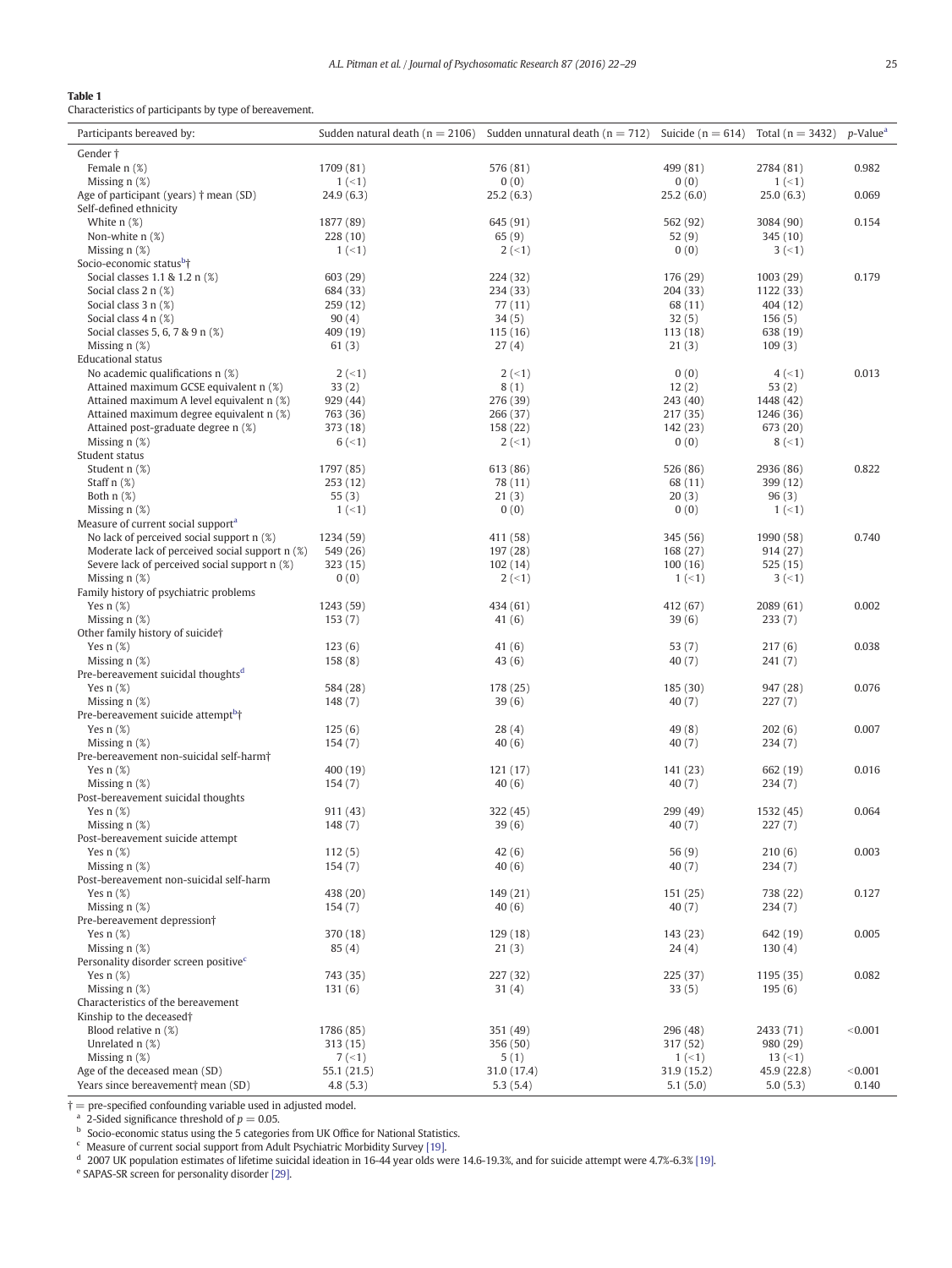Table 2

Results of regression analyses comparing Grief Experience Questionnaire subscale scores by bereavement exposure (sudden natural deaths as reference category).

| Bereavement<br>exposure group           | Sudden natural<br>death ( $n = 2106$ ) |                            | Sudden unnatural<br>death $(n = 712)$ |                                                                |                              | Suicide ( $n = 614$ )                                         |                              |                    |                                                            |                              |                                                               |                              |
|-----------------------------------------|----------------------------------------|----------------------------|---------------------------------------|----------------------------------------------------------------|------------------------------|---------------------------------------------------------------|------------------------------|--------------------|------------------------------------------------------------|------------------------------|---------------------------------------------------------------|------------------------------|
| Outcome<br>measures                     | Mean<br>score (SD)                     | Coefficient<br>(reference) | Mean<br>score (SD)                    | Unadjusted<br>co-efficient <sup>a</sup><br>$(95\% \text{ CI})$ | <i>p</i> -Value <sup>*</sup> | Adjusted <sup>b</sup><br>coefficient <sup>a</sup><br>(95% CI) | <i>p</i> value <sup>*</sup>  | Mean<br>score (SD) | Unadjusted<br>coefficient <sup>a</sup><br>(95% CI)         | <i>p</i> -Value <sup>*</sup> | Adjusted <sup>b</sup><br>coefficient <sup>a</sup><br>(95% CI) | <i>p</i> -Value <sup>*</sup> |
| Stigma                                  | 11.9(3.8)                              | Reference                  | 12.3(4.0)                             | $0.53(0.18 - 0.89)$                                            | 0.003                        | 0.83<br>$(0.47 - 1.19)$                                       | < 0.001                      | 14.0(4.3)          | $2.26(1.89 - 2.64)$                                        | < 0.001                      | 2.52<br>$(2.13 - 2.90)$                                       | < 0.001                      |
| Shame                                   | 12.3(3.5)                              | Reference                  | 13.3(3.6)                             | $1.03(0.71 - 1.36)$                                            | < 0.001                      | 1.29<br>$(0.95 - 1.63)$                                       | < 0.001                      | 14.8(4.0)          | $2.64(2.30-2.98)$                                          | < 0.001                      | 2.91<br>$(2.56 - 3.27)$                                       | < 0.001                      |
|                                         | Proportion<br>$n(\%)$                  | Odds ratio<br>(reference)  | Proportion<br>n(%)                    | Unadiusted<br>odds ratio <sup>c</sup><br>(95% CI)              | <i>p</i> -Value <sup>*</sup> | Adjusted <sup>b</sup><br>odds ratio <sup>c</sup><br>(95% CI)  | <i>p</i> -Value <sup>*</sup> | Proportion<br>n(%) | Unadiusted odds p-Value <sup>*</sup><br>ratio $c$ (95% CI) |                              | Adjusted <sup>b</sup><br>odds ratio <sup>c</sup><br>(95% CI)  | <i>p</i> -Value <sup>*</sup> |
| Responsibility<br>(highest)<br>tertile) | 542 (26)                               | Reference                  | 200(28)                               | $1.02(0.89 - 1.17)$                                            | 0.755                        | 1.07<br>$(0.92 - 1.24)$                                       | 0.377                        | 292 (48)           | $2.50(2.08-3.01) < 0.001$                                  |                              | 2.55<br>$(2.06 - 3.16)$                                       | < 0.001                      |
| Guilt (highest)<br>tertile)             | 607(29)                                | Reference                  | 206(29)                               | $0.92(0.80 - 1.05)$                                            | 0.214                        | 1.01<br>$(0.87 - 1.18)$                                       | 0.906                        | 261(43)            | $1.86(1.57-2.21) < 0.001$                                  |                              | 1.98<br>$(1.62 - 2.41)$                                       | < 0.001                      |

\* 2-Sided significance threshold of  $p = 0.05$  for primary outcome, and  $p = 0.01$  for secondary measures.

<sup>a</sup> Estimate obtained using xtmixed command in Stata.

<sup>b</sup> Adjusted for age, gender, socio-economic status, pre-bereavement depression, pre-bereavement suicide attempt, pre-bereavement non-suicidal self-harm, other family history of suicide (excluding index bereavement), years since bereavement, and kinship to the deceased. For each model, exposure group sizes exceeded the 466 respondents required for adequate power, even when using complete case analysis.

Estimate obtained using gologit2 command in Stata.

#### 3. Results

A total of 5085 people of the 659,572 sampled responded to the questionnaire by clicking on the survey link, with 91% consenting to participate, and  $68\%$  (n = 3432) fulfilling eligibility [\(Fig. 1](#page-2-0)). The majority (61%) described the loss of a close contact due to sudden natural causes, with 21% describing loss to sudden unnatural causes, and 18% to suicide. Cluster (HEI) size varied from  $3-364$  participants (median  $=$ 52; inter-quartile range  $= 25 - 120$ ). Clustering of participants within the 37 HEIs was minimal for our primary outcome, accounting for only 0.8% of the total variance (rho  $= 0.008$ ), indicating low withincluster correlation of responses. Missing data for model covariates and outcomes were less than 7%.

#### 3.1. Participant characteristics

The sample was primarily female, white, and blood-related to the deceased [\(Table 1](#page-3-0)). Amongst non-relatives, 74% reported the death of a friend, and 11% a partner. There were no statistically significant group differences in relation to mean age, gender, self-defined ethnicity, socio-economic status, perceived level of social support, or personality disorder screen. The mean time elapsed since bereavement was 4.9 years (SD  $=$  5.3; range  $=$  1 day to 30 years), with no evidence of group differences, although those bereaved by sudden natural causes were significantly more likely than the other two groups to report a bereavement within the last 2 years ( $p = < 0.001$ ) versus over two years previously.

#### 3.2. Comparison of stigma, shame, responsibility and guilt scores

Mean stigma scores in each group ranged from 11.9 to 14.0 (Table 2). In comparison with people bereaved by sudden natural death, both the group bereaved by suicide and the group bereaved by sudden unnatural death had significantly higher stigma and shame scores (Table 2), with highest scores in those bereaved by suicide. Patterns differed for responsibility and guilt. Whilst the group bereaved by suicide had a significantly greater probability of high responsibility and guilt scores compared with those bereaved by sudden natural death, there was no evidence for differences between people bereaved by sudden unnatural death and those bereaved by sudden natural death.

Direct comparison between people bereaved by suicide and those bereaved by sudden unnatural death (Table 3), showed that the group bereaved by suicide again had significantly higher stigma and shame scores, and a significantly greater probability of high responsibility and guilt scores. These findings therefore supported our hypothesis regarding hierarchical relationships in scores, but only for stigma and shame.

Footnotes as per Table 2.

#### 3.3. Blood-relatedness as a potential effect modifier

Tests for an interaction between type of bereavement and kinship to the deceased found that only the associations between suicide bereavement and guilt (using either reference category) were modified by blood-relatedness to the deceased ( $p = 0.002$ ). Stratum-specific analyses revealed that the probability of high guilt scores in those bereaved

#### Table 3

Results of regression analyses comparing Grief Experience Questionnaire subscale scores by bereavement exposure (sudden unnatural deaths as reference category).

| Bereavement exposure group       | Sudden unnatural death ( $n = 712$ ) | Suicide ( $n = 614$ )                        |                              |                                                         |                              |
|----------------------------------|--------------------------------------|----------------------------------------------|------------------------------|---------------------------------------------------------|------------------------------|
| Outcome measures                 | Coefficient (reference)              | Unadjusted coefficient <sup>a</sup> (95% CI) | <i>p</i> -Value <sup>1</sup> | Adjusted <sup>b</sup> coefficient <sup>a</sup> (95% CI) | <i>p</i> -Value <sup>*</sup> |
| Stigma                           |                                      | $1.73(1.28 - 2.18)$                          | < 0.001                      | $1.69(1.25 - 2.13)$                                     | < 0.001                      |
| Shame                            |                                      | $1.61(1.19-2.02)$                            | < 0.001                      | $1.62(1.22 - 2.03)$                                     | < 0.001                      |
|                                  | Odds ratio (reference)               | Unadjusted odds ratio <sup>c</sup> (95% CI)  | <i>p</i> -Value <sup>*</sup> | Adjusted <sup>b</sup> odds ratio <sup>c</sup> (95% CI)  | <i>p</i> -Value <sup>*</sup> |
| Responsibility (highest tertile) |                                      | $2.45(1.90-3.17)$                            | < 0.001                      | $2.39(1.83 - 3.12)$                                     | < 0.001                      |
| Guilt (highest tertile)          |                                      | $2.03(1.58 - 2.60)$                          | < 0.001                      | $1.96(1.52 - 2.52)$                                     | < 0.001                      |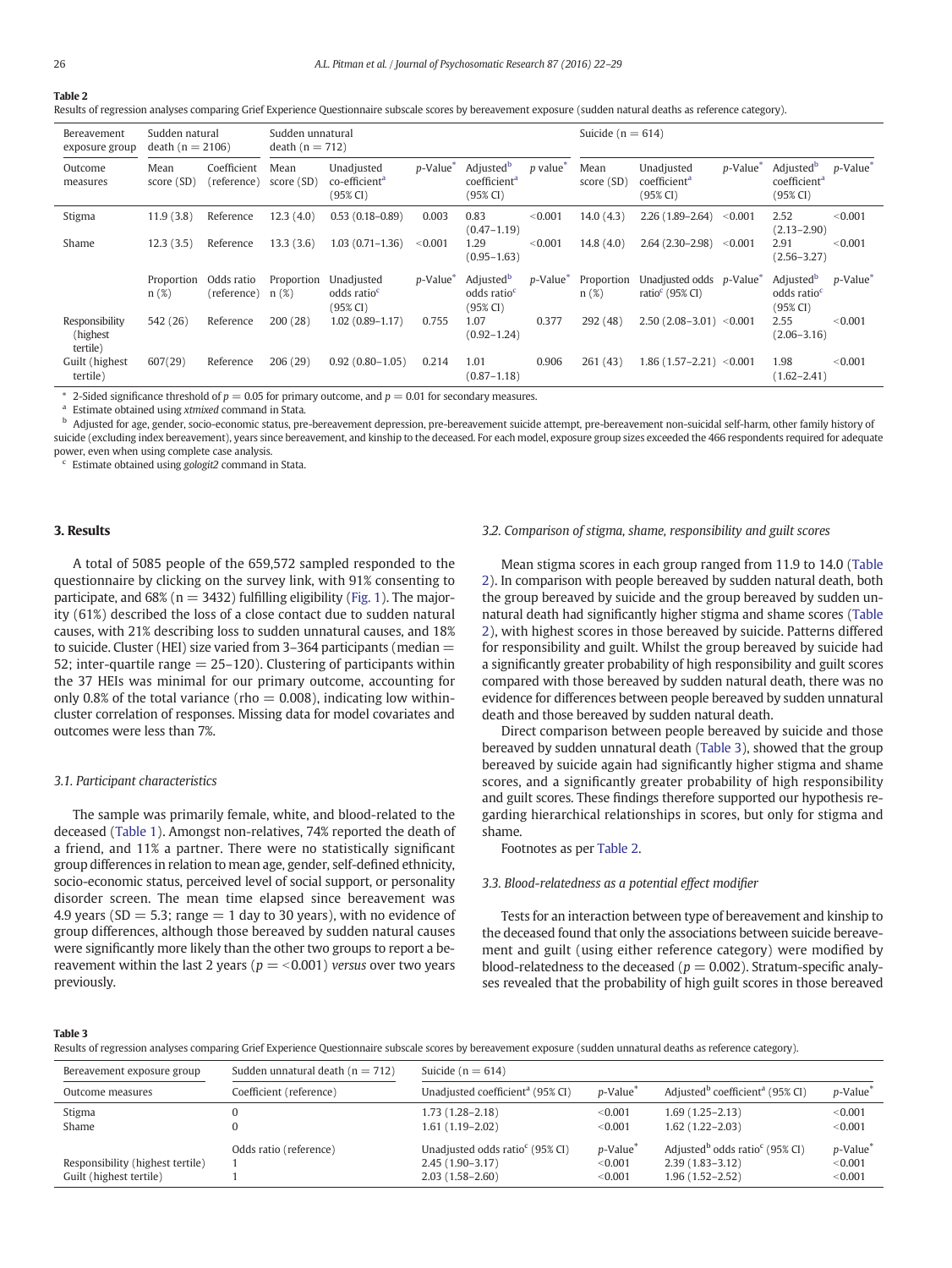#### Table 4

Table showing results of stratification on kinship for guilt (sudden natural deaths as reference category).

| Bereavement exposure                                                                                                  | Sudden natural death   | Sudden unnatural death                                          | Suicide                                                                              |  |
|-----------------------------------------------------------------------------------------------------------------------|------------------------|-----------------------------------------------------------------|--------------------------------------------------------------------------------------|--|
| Outcome measures                                                                                                      | $(n = 2106)$           | $(n = 712)$                                                     | $(n = 614)$                                                                          |  |
| AOR for highest guilt tertile (overall)                                                                               | Reference              | 1.01 $(0.87-1.18)$ $(p = 0.906)$                                | 1.98 $(1.62 - 2.41)$ $(p = < 0.001)$                                                 |  |
| Stratified by kinship<br>AOR for highest guilt tertile in non-relatives<br>AOR for highest guilt tertile in relatives | Reference<br>Reference | 1.50 $(1.20-1.87)$ $(p = <0.001)$<br>$0.84(0.63-1.11)(p=0.222)$ | 2.76 <sup>a</sup> (2.09–3.64) ( $p = < 0.001$ )<br>1.74 $(1.31-2.31)$ $(p = <0.001)$ |  |

 $AOR =$  adjusted odds ratio (95% CI).

In a sensitivity analysis confined to peers only  $AOR = 2.92$ ; 95% CI = 2.07-4.14; p = <0.001.

by suicide remained significant whether the bereaved were blood-related to the deceased or not, whichever reference category was used, but it was the magnitude of the odds ratio that varied by kinship (Tables 4 & 5). These interaction tests therefore supported our hypothesis that the association between bereavement by suicide and high stigma scores applied whether the bereaved person was blood-related to the deceased or not.

#### 3.4. Sensitivity analyses

The magnitude and direction of our findings were unchanged in separate sensitivity analyses imputing worst-case and best-case values for missing data, simulating potential response biases, and excluding those bereaved within 6 months. The results of our interaction tests were also unchanged when excluding the 253 respondents who reported the death of a partner, ex-partner, or non-blood relative; leaving a stratum approximating to people bereaved by peer death.

#### 4. Discussion

#### 4.1. Main findings

In the largest study measuring stigma after sudden loss, people bereaved by suicide had the highest levels of perceived stigma, shame, responsibility and guilt, whether compared with people bereaved by sudden unnatural death or those bereaved by sudden natural death. We also found that stigma and shame scores for those bereaved by sudden unnatural causes were higher than those for people bereaved by sudden natural causes, which supported our hypothesis regarding a stepped relationship in scores between the three groups. Our findings also clarify that friends as well as relatives describe high levels of stigma, implying that the stigma of suicide bereavement extends beyond public beliefs about tainted bloodlines. Elevated stigma scores were observed even without group differences in perceived social support, suggesting the need for a qualitative understanding of the nature of stigma perceptions.

The patterns observed are of shame co-occurring with stigma after unnatural losses, and suicide losses being characterised by all four grief components concurrently elevated. The relationship of shame to stigma suggests that shame might reflect internalisation of perceived stigma as self-stigma [\[30\].](#page-7-0) Indeed shame may be the key influence on helpseeking behaviour, reducing a sense of being worthy of any help, and dimming awareness of the formal and informal help on offer. In this study guilt and responsibility were investigated not so much as pathological outcomes but as a means of understanding patterns of risk differences in stigma and shame scores. The interplay between these different components of grief is likely to be complex. Whilst shame might be regarded as an affective state arising from a person's negative self-evaluation, influenced and perpetuated by perceived stigma, guilt and responsibility can be regarded as arising from a person's negative evaluation of their past behaviour, usually in relation to another's welfare [\[31\]](#page-7-0). Guilt and a sense of responsibility are common human experiences after transgression of one's own code of values. In a bereavement context, levels of guilt or responsibility are likely to be influenced by perceptions of the preventability and expectedness of the death, personality factors, carer burden, age, and kinship role, as well as of others' blaming attitudes.

#### 4.2. Results in the context of other studies

This study is the first to show significantly higher stigma scores in people bereaved by suicide, whether compared with bereavement by sudden natural causes or non-suicide unnatural causes. It is also the first to show higher guilt scores after suicide bereavement. Previous studies using validated grief measures had found significantly higher stigma, responsibility, shame, and rejection, but not guilt scores in people bereaved by suicide when compared with bereavements by all other causes [\[23,25,26,32\],](#page-7-0) but solely an excess of rejection [\[33\]](#page-7-0) and shame [\[23,32\]](#page-7-0) scores when compared specifically with those bereaved by unnatural causes of death. Our study is likely to have had greater statistical power to detect score differences between exposure groups, given its comparative sample size. Only one previous study had been conducted in Britain [\[25\],](#page-7-0) in an older sample of mixed kinships. Age differences between the two UK samples may have influenced tendencies to express guilt. Our sampling method had wider reach than the studies sampling psychology students in single HEIs in Canada [\[26\]](#page-7-0) or the US [\[32\]](#page-7-0), but may have been less epidemiologically representative than those sampling parents via Canadian coroners [\[23\]](#page-7-0), spouses via US obituaries [\[33\],](#page-7-0) or carers via UK coroners and hospitals [\[25\].](#page-7-0) Our sampling of a population in which 35–37% screened positive for personality disorder may explain our unique finding of higher guilt scores in people bereaved by suicide; perhaps reflecting greater conscientiousness.

#### Table 5

Table showing results of stratification on kinship for guilt (sudden unnatural deaths as reference category).

| Bereavement exposure                                                                                                  | Sudden unnatural death | Sudden natural death                                                   | Suicide                                                                  |  |
|-----------------------------------------------------------------------------------------------------------------------|------------------------|------------------------------------------------------------------------|--------------------------------------------------------------------------|--|
| Outcome measures                                                                                                      | $(n = 712)$            | $(n = 2106)$                                                           | $(n = 614)$                                                              |  |
| AOR for highest guilt tertile (overall)                                                                               | Reference              | $0.99(0.85-1.16)(p=0.906)$                                             | 1.96 $(1.52 - 2.52)$ $(p = <0.001)$                                      |  |
| Stratified by kinship<br>AOR for highest guilt tertile in non-relatives<br>AOR for highest guilt tertile in relatives | Reference<br>Reference | $0.67$ (0.54–0.83) ( $p = 0.001$ )<br>1.19 $(0.90-1.59)$ $(p = 0.222)$ | $1.84a$ (1.40–2.43) ( $p = <0.001$ )<br>2.08 (1.32–3.28) ( $p = 0.002$ ) |  |

 $AOR =$  adjusted odds ratio (95% CI).

In a sensitivity analysis confined to peers only  $AOR = 2.04$ ;  $95\%CI = 1.49 - 2.80$ ;  $p = <0.001$ ).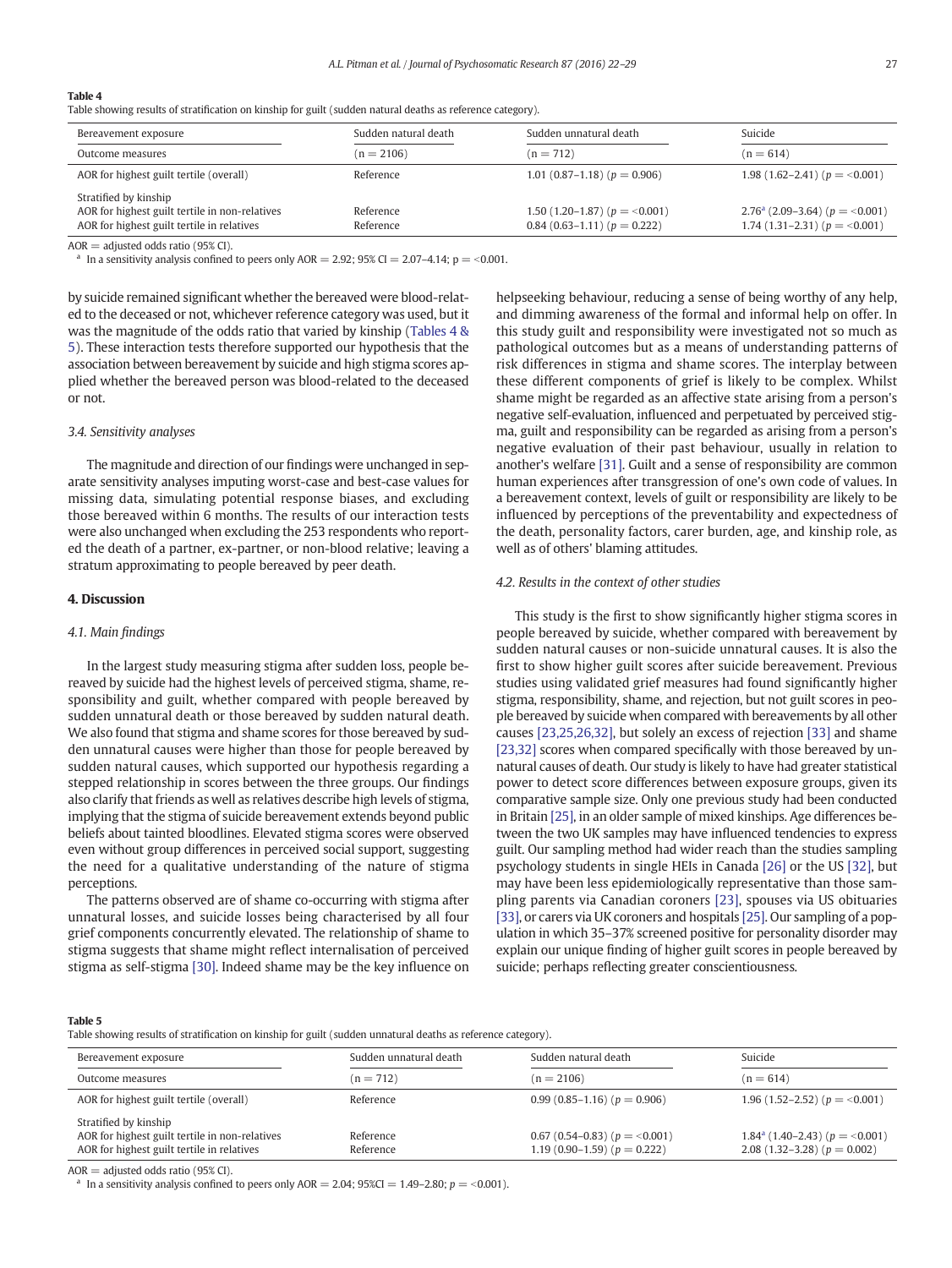### 4.3. Strengths

This UK sample represents the largest study of stigma, shame, responsibility, or guilt scores after sudden bereavement, using distinct control groups to specify the impact of specific mortality causes. Unlike many previous such studies [\[3\]](#page-7-0), it used a precise sampling frame, validated outcome measures [\[21\]](#page-7-0), and distinct group comparisons, had sufficient statistical power, adjusted for any stigma deriving from prebereavement psychopathology, and took into account clustering of responses. Our sensitivity analyses suggest that any biases introduced by missing data or non-response had not resulted in under- or over-estimates of associations.

#### 4.4. Limitations

Our sampling of young adults from HEIs created a potential for selection bias favouring higher socio-economic classes, and those with higher rates of pre-bereavement suicidal ideation. Respondents from prestigious Russell Group HEIs were over-represented (22% versus the expected 15%), also limiting generalisability. Contrary to expectations, our internet-mediated sampling strategy did not redress the male non-response bias typically seen in other studies of suicide bereavement [\[15\]](#page-7-0) and psychosocial health [\[18\]](#page-7-0). There was also potential for response bias from the most distressed. Consequently, the results of this study may be more generalisable to young bereaved women than men, and to young adults connected with UK HEIs than those in other settings. We were unable to present a response rate due to the lack of methods for accurate estimation of the prevalence of sudden bereavement in our sampling frame, and assume that the majority of non-responders were non-bereaved. Our systematic review [\[3\]](#page-7-0) had highlighted contradictory findings from studies investigating whether there is a differential loss of support after suicide bereavement [\[32,33\].](#page-7-0) It also described the methodological problems of measuring whether there is a mismatch between the community support perceived by the suicide bereaved and the support that is objectively offered. However, our study was not able to measure levels of social support immediately before and after the loss, or enacted stigma, due to problems of recall bias and the lack of validated measures. Whilst this study measures the degree of perceived stigma after bereavement, it does not capture the nature of this stigma, although our analysis of qualitative data from this survey will address this.

#### 4.5. Clinical and policy implications

Suicide prevention strategies emphasise that all health professionals should be alert to the needs of people bereaved by suicide [\[1,2\]](#page-7-0). Our earlier study helped delineate what these specific needs were, finding an increased probability of suicide attempt, poor social functioning, and occupational drop-out in people bereaved by suicide [\[4\].](#page-7-0) The current study confirms high levels of perceived stigma, shame, responsibility and guilt in people bereaved by suicide; representing needs for interventions to reduce distress and also barriers to care. Surveys of people bereaved by suicide indicate that many feel too ashamed and guilty to seek professional help, requesting that professionals initiate early outreach [\[34\]](#page-7-0). Policy-makers need to design national infrastructures for outreach after suicide, giving clinicians opportunities to screen for recognised sequelae [\[3,4\],](#page-7-0) signpost to available resources [\[35\],](#page-7-0) and monitor those at highest risk. By demonstrating an accepting and non-judgemental attitude, clinicians may counter the distressing experiences of perceived stigma, shame, responsibility and guilt [\[30\]](#page-7-0). At a structural and personal level this reinforces the message that this group are worthy of support, promoting help-seeking behaviour.

No evidence-based interventions exist to address perceived stigma after suicide bereavement, but developments are likely to be influenced by similar interventions for people stigmatised by mental illness [\[30,](#page-7-0) [36\]](#page-7-0). These will need to be adapted using qualitative research describing the nature and specific cultural basis of the stigma perceived by people bereaved by suicide. Rigorous trial designs will determine whether such individual or group-based interventions are effective in reducing perceived stigma, distress, and hopelessness, as well as suicidality and social and occupational difficulties.

#### 5. Conclusions

This study provides clear evidence that people bereaved by suicide report the highest levels of perceived stigma, shame, responsibility and guilt compared with people bereaved by sudden natural or unnatural mortality causes. These patterns apply whether the bereaved person was a blood relative of the deceased or not, suggesting that stigmatising attitudes permeate social networks. Future research should address the lack of interventions to address perceived stigma and shame in bereaved relatives and friends after a suicide, including systems of proactive outreach to overcome barriers to help-seeking.

#### Conflicts of interest

Apart from funding from the Medical Research Council, the authors have no competing interests to report.

#### Acknowledgements

This work was supported by a Medical Research Council (MRC) Population Health Scientist Fellowship to AP (G0802441). The MRC peer reviewed the study design as part of the application for funding, but had no role in the collection, analysis or interpretation of data, in the writing of the report, or in the decision to submit the article for publication. The corresponding author had full access to all the data in the study and had final responsibility for the decision to submit for publication.

We would like to thank all the HEIs from England, Wales, Northern Ireland, and Scotland that consented to participate, listed below, and all the bereaved individuals who took time to respond to the survey. We would also like to thank the consultation group of bereaved adults and bereavement counsellors, and the national bereavement support organisations Cruse Bereavement Care, Samaritans, Survivors of Bereavement by Suicide, and Widowed by Suicide for their input to the design and piloting of the questionnaire.

Participating HEIs: Bishop Grosseteste University College Lincoln; Bournemouth University; Central School of Speech and Drama; City University; Cranfield University; Courtauld Institute; De Montfort University; University of Greenwich; King's College London; Liverpool Institute for Performing Arts; Liverpool John Moores University; London Metropolitan University; Norwich University College of the Arts; Royal Veterinary College; School of Oriental and African Studies; St George's University of London; Staffordshire University; Trinity Laban Conservatoire of Music and Dance; UCL; University Campus Suffolk; University of Bedfordshire; University of Chester; University of Cumbria; University of Leeds; University of Liverpool; University of Oxford; University of Southampton; University of Worcester; University of Westminster; Queen Margaret University; Heriot-Watt University; Scottish Agricultural College; University of Dundee; Cardiff University; Cardiff Metropolitan University (formerly University of Wales Institute Cardiff); Queen's University Belfast; University of Ulster.

#### Appendix A. Supplementary data

Supplementary data to this article can be found online at [http://dx.](doi:10.1016/j.jpsychores.2016.05.009) [doi.org/10.1016/j.jpsychores.2016.05.009](doi:10.1016/j.jpsychores.2016.05.009).